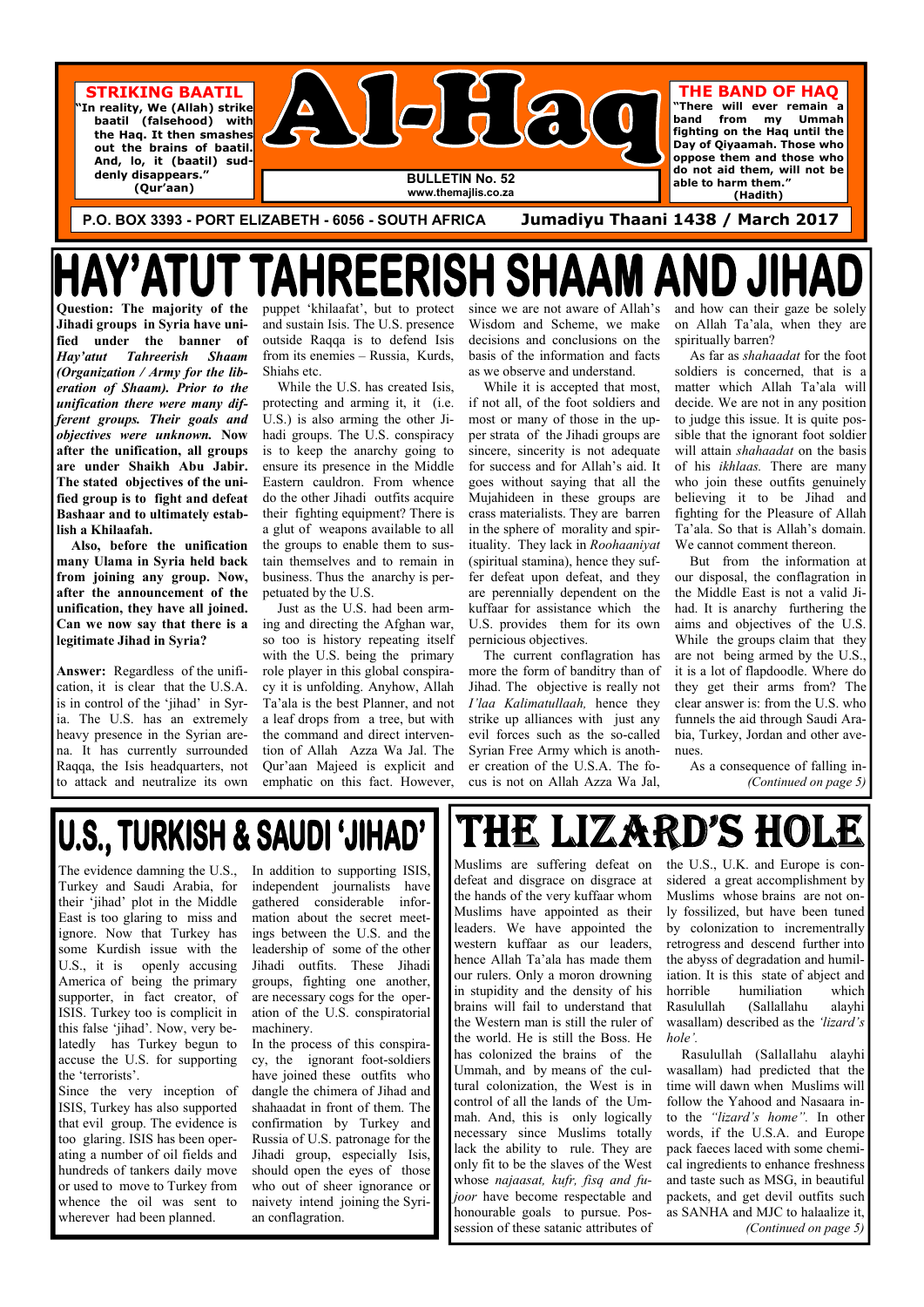## THE HYPOCRISY OF THE ISRAEL BOYCOTTERS

**Q. Is it permissible to trade with Israel? Some groups in the Muslim community are very vociferous and vehement in their call to boycott Israel. But what is the Shariah's view?** 

**A.** Why is Israel alone being made the target of the boycott call? Why not other countries as well. America, China and India are greater and worse oppressors of Muslims than Israel. In fact, Israel's survival depends on the U.S.A. It is America that buttresses every facet of Israeli life. The atrocities which the

U.S.A. has committed in Afghanistan and Iraq are not hidden. The massacre of millions of Muslims by China and its brutal suppression of Islam – oppression which continue to this day, are conveniently overlooked by the munaafiqeen boycotters of Israel.

 The ever-recurring massacre of Muslims in India and Kashmir is of no concern to these Israel boycotters. They all are munaafiq opportunists having worldly and monetary motives for their insincere and hollow boycott call.

 The oppression on Palestinian Muslims by Israel has to be primarily attributed to America. Israel is merely a puppet and a backyard satellite of the U.S.A. From the inception of Israel's establishment, the U.S.A. has been its main supporter and protector. It has supplied and is still providing all the weapons which Israel needs for its atrocities. Every moron knows that Israel is the protégé of the U.S.A.

 The first entity to boycott is China, then the U.S.A., India,

Russia, Burma and Egypt. Egypt has been actively and flagrantly aiding Israel to suppress the Palestinians. It is Egypt that has closed all the lifeline tunnels of Gaza. Israel had failed to block all the tunnels.

 These opportunists who are calling for boycotting Israeli goods, should be told to include in their boycott call all of the brutal kuffaar countries which are no better than Israel. In fact, their oppression is worse than Israeli oppression. Do not heed the boycott call of these hypocrite opportunists.

#### **SAUDI** KRUPTCY BA Saudi Arabia had lost its soul

Saudi Arabia, after practising in accordance with the Islamic calendar for a century since its very inception when it was established on the ruins of the Ottoman Khilaafate by Britain, has now officially introduced the kuffaar Gregorian calendar. The country's 'fiscal' year now operates in terms of the English calendar.

 The kufr belief of the regime whose policies are dictated by the U.S.A., is that there is "greater efficiency" in the English calendar than the Islamic Calendar which Allah Azza Wa Jal has designed for the Muslim Ummah. A shaitaani journalist in Saudi Arabia, stated: *"The move is also seen as a positive gesture to serve the interests of the citizens."* 

 Undoubtedly, the interests of the citizens are being westernized by the day at the cost of their Imaan. The primary interests of Muslims are supposed to be connected to and aligned to the Aakhirah, not with this dunya. Rasulullah (Sallallahu alayhi wasallam) said: *"The dunya has been created for you whilst you* 

*have been created for the Aakhirah."* Interests which divert from the Aakhirah are satanic, and it is satanism which the Saudi regime is adopting at the behest of its western kuffaar masters.

 Dumping the Islamic Calendar in favour of the Kuffaar calendar by the self-styled Custodian of the Haramain Shareefain in the birthplace of Islam is not an insignificant measure to brush over. While it is not haraam to employ the English calendar, the shift by a Muslim regime from its established practice of the Islamic Calendar to the English calendar is gravitation towards kufr. A preference which gives ascendency to a kufr practice is itself kufr. The process of kufrization of Saudi Arabia is incremental and becoming more conspicuous by the day.

 Nothing justifies this act of kufr perpetrated by the Zaalim Saudi regime which is securely gripped by the tentacles of the West. Western immorality is increasingly becoming ubiquitous even in the Holy Cities.

## **MOROCCAN KUFR**

many many years ago. Despite the regime's claim of the country being an Islamic state, it is Islamically, spiritually and morally bankrupt. At one stage, Saudi Arabia was the richest country in the world with three quarters of the world's oil reserves. Today, in addition to its Deeni bankruptcy, the country is economically bankrupt. With cap in hand, it begs and borrows.

 The regime has borrowed billions from Ireland, and currently it is receiving a \$13 billion loan from the Yahudi controlled International Monetary Fund (IMF). Thus, the regime has bonded the oil wealth of the country to the Yahud for the next century.

 The IMF loan is squeezing out the last drops of the country's blood with riba, and interest on interest – compound interest. Furthermore, along with the huge satanic riba loan, are the political ropes and chains which securely fetter the regime and the oil wealth to the dictates of the West, primarily America. The national and political policies and directives will necessarily emanate from the IMF pulling the reins and the ropes to steer the stupid,

shaitaani Saudi regime into any morass of destruction it chooses.

 Thus, the inept and unfit, Saudi crown prince or second crown prince who is in his 30's, has been given plans for running the country in terms of a blueprint chalked out by the U.K.

 The economic bankruptcy has brought all building constructions in Riyadh, Madina and elsewhere to a 100% halt. In Makkah a smattering of window-dressing construction carries on. Tens of thousands of expatriate employ-

## **GOVERNMENT BANS HIJAAB**

ees have been dismissed without their pay. The frustration of the ex-workers who have been robbed of their wages constrained them recently to set alight the offices of the employing company. Many of them have been arrested, jailed and lashed.

 The situation is so terribly noxious that all the umbrellas on the outside of Musjidun Nabawi remain inoperative and closed for the lack of maintenance. The contracting company who supervises and operates the umbrellas have not been paid, hence the umbrellas remain closed.

 Since the past six months, the printing company, *Mujammah Malik Fahd,* has been unable to print any more copies of the Qur'aan. The regime has no money for even this relatively small expenditure. The much vaunted train system has come to a complete standstill. This train was supposed to run between Jeddah, Makkah and Madinah. All economic expansion has ground to a halt. The signs of the demise of the Saudi regime are conspicuously discernible on the wall, but they remain blind. Those whom Allah Ta'ala cause to stray, will never find the Path of Rectitude. The outstanding features of the Saudi regime have always been zulm (oppression), squandering the land's wealth, and incremental displacement of the Shariah. The Saudis have become the serfs of the U.S.A. It will be left to America to finally usher in the doom and seal the fate of the Saudi regime. Our Mashaaikh have said: *"A power can endure even with kufr, but not with zulm."* In fact, this is also the statement of the Imaam of the Saudi Salafis, namely, Ibn Taimiyyah.

## THE CALENDAR -A SAUDI ACT OF KUFR

Morocco, in the grips of a kuffaar government, has officially banned Hijaab. Muslim women are no longer allowed to don Shar'i Hijaab dress. Traders have been given 48 hours to dump all their Hijaab dress stock. This move by a kaafir government is not at all surprising. The vast majority of Moroccan women do not dress Islamically. The niqaab has long ago been abandoned by most Moroccan women. The kufr government therefore has banned Hijaab at the

behest of its U.S. master, without hesitation or fear for any backlash from the population. The people themselves have abolished Hijaab and the Shariah.

 This kufr phenomenon is not confined to Morocco. It is an epidemic sweeping all Muslim lands. The rulers are merely the reflection of the deeds of the people. Rasulullah (Sallallahu alayhi wasallam) said:

*"Your deeds are your rulers."*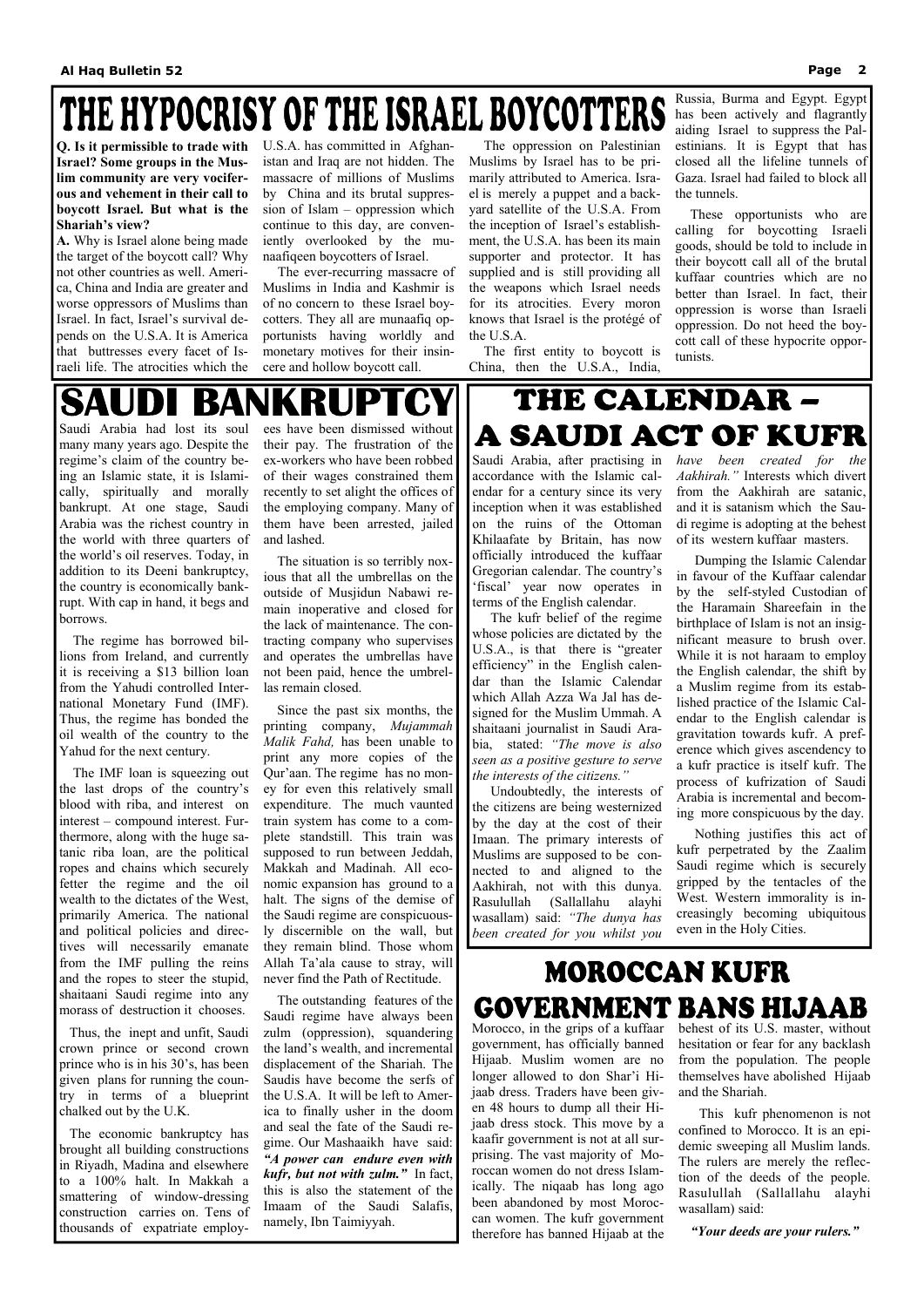# **HADHRAT AMR'S OFFER OF SUPREME SACRIFICE**

*This touching episode is recorded by the Muslim historian, Imaam Waqidi. We have reproduced it from the English version extracted from the book, ANECDOTES OF ISLAM by E. Khan* 

 "Defeated and dislodged from Syria, the Roman warriors took their last bold stand at Alexandria, the then capital of Egypt. They concentrated all their strength here to arrest the progress of the Muslims, but Amr Ibnul 'As (radhiyallahu anhu), the invincible Muslim commander, crushed the united might of the Romans even at this place. The victorious General thereafter took into his hand the rule of the conquered territory (by the appointment of Ameerul Mu'mineen, Hadhrat Umar Bin Khattaab—radhiyallahu anhu).

General Amr (radhiyallahu anhu) began his rule by granting the fullest liberty to the Christian subjects in all their religious affairs. *(In an Islamic state, the non-Muslim citizens are required to pay a special tax called Jizyah which obliges the Islamic state to protect their lives, honour and property. They are allowed freedom of worship in their areas. The term 'fullest liberty' is incorrect. The liberty of the Dhimmi population has Shar'i proscriptions.*— *Mujlisul Ulama)*

 One morning intense commotion was witnessed in the Christian quarter of the city. Bands of the excited inhabitants streamed towards Chawk Bazaar and assembled in a large meeting. One after another, fiery speeches were delivered. Thereafter a number of their leaders with the local Archbishop as their head, arrived at the gate of the house of General Amr Ibnul 'As. Amr (radhiyallahu anhu) cordially received the deputation.

 The Bishop explained to Hadhrat Amr (radhiyallahu anhu) the cause of the excitement of the marble statue of Jesus Christ in the Bazaar. The Christians used to worship the idol with great reverence. Someone had broken the nose of the image the previous night. The Christians naturally connected the sacrilege with a Muslim.

 General Amr (radhiyallahu anhu) gave a patient hearing and came to share the same suspicion (i.e. that a Muslim damaged the idol). He turned to the Bishop and said in a voice of agony: "I am deeply ashamed and pained at what had occurred. It is true, Islam disapproves of idol-worship. But it equally disapproves of the profanation of the gods and goddesses of non-Muslim communities. Please have the statue repaired and I shall bear the entire cost."

 The Bishop replied: "But it is impossible to repair it, for a fresh nose cannot be fitted to it." General Amr (radhiyallahu anhu) said: "Then build a new statue, and I shall meet the cost."

*(Lest there be a misunderstanding on the issue of idols, it should be understood that when the non-Muslim community in an Islamic state pays the Jizyah tax and becomes subservient to Islamic rule, the Shariah guarantees them freedom of worship in their own areas. It is not permissible in an Islamic state for either the authorities or the Muslim populace to interfere with the worship, churches and objects of veneration of the Zimmis –the non-Muslim inhabitants in Darul Islam. All of this is part of the pledge between the Islamic state and the Zimmis, hence Hadhrat Amr's offer— Al-Haq)* 

 The Bishop replied: "But even that is not acceptable. You know we believe Jesus to be the son of God; so vulgar money cannot compensate for the profanation of his image. There is one compensation: we shall build a statue of

Christian inhabitants. There was a your Prophet (Muhammad must accept the punishment for

**76 percent cybercrimes in Sau**di Arabia involve pornography 2.65 million porn websites blocked in five years. Jan 5, 2017

sallallahu alayhi wasallam) and break its nose."

*(The bishop had exceeded all bounds of propriety in making this profane and insolent demand—Mujlisul Ulama, hence):* 

 The face of General Amr (radhiyallahu anhu) blazed up in anger. His eyes rolled fiercely; his lips tightened; his body began to quiver, and again and again his hand grasped at his sword and again and again he extricated his hand from the weapon. General Amr (radhiyallahu anhu) left his seat, walked restlessly to and fro for some time. Then he washed his face with cold water. *(As commanded by Rasulullah – Sallallahu alayhi wasallam) – when overwhelmed with anger – Mujlisul Ulama)* He then returned to his seat and said in a quiet sorrowful voice:

 "You propose to erect a statue of the Great Prophet (Sallallahu alayhi wasallam) who after years of strenuous struggle abolished idol-worship and then you want to break it with insult — and all this before our eyes! It is better that all our wealth, our children and lives perish! Bishop, make some other proposal. I am prepared to cut off and deliver the nose of anyone of us for the nose of your image."

 The Bishop accepted the last offer with gleeful alacrity. The following morning Christians and Muslims swarmed to the open square—the Christians would have their revenge in this open place.

 General Amr (radhiyallahu anhu) addressed the gathering and narrated the circumstances of the unfortunate incident in their fullest details. He then called the Bishop to his presence and said:

 "You are the head of the Christians, and I am the head of the Muslims here. The responsibility of ruling this country is mine and I

any insult that may have been offered to your religion or for the weakness of my administration. Take this sword and cut off my nose".

 Saying this, he handed the Bishop his sword. The Bishop took the sword in his hand and began to examine the sharpness of the edge. The huge concourse stood silent and breathless in the profoundest astonishment. Suddenly the silence was broken by a Muslim soldier who was running towards the spot and crying: "Stop! Stop Bishop! Here is the nose of your image and herewith the culprit of the day. It is I who broke your idol and this punishment is due to me. The General is entirely innocent."

 Then the man stepped before the Bishop and offered his nose. The Bishop threw away the sword and said: "Blessed is the soldier; blessed is the General and above all, blessed is the noble Prophet Muhammad (sallallahu alayhi wasallam) whose ideal has built up men like these. It was no doubt a wrong to break the image, but it will be an immeasurably greater wrong to mangle a human face for that." — *End of episode.*

#### **THE LESSONS FROM THE EPISODE**

 No doubt, every Muslim's heart will be moved by this touching episode which vividly illustrates the boundless and profound love which the Sahaabi, Hadhrat Amr Ibnul Aa's (radhiyallahu anhu) cherished in his bosom for Rasulullah (sallallahu alayhi wasallam). It is only the transcendental concept of devotion for the Rasool (sallallahu alayhi wasallam) which can induce a powerful ruler in full control of the land under his jurisdiction to voluntarily offer his face to be mangled by one of his defenceless subjects.

Non-Muslims can never even

*(Continued on page 4)* 

#### THE UMMA R

AHSA – Deputy Head of the Youth Council in the Eastern Province Abdul Aziz Al-Jawhar said the possession and storage of

child pornography represents 76 percent of cybercrime cases in Saudi Arabia with 19 percent of them involving indecent videos, Al-Hayat newspaper reported. He said 2.65 million pornographic websites were blocked in Saudi Arabia during the last five years. Al-Jawhar said 23 percent of visitors to pornographic websites are women and girls under 18. Talking at an interactive session entitled "IT Crimes: To Where" organized by the NGO Committee

for Social Development in cooperation with Al-Ahsa Chamber, Al-Jawhar said 82 percent of sex crimes on the Internet are aimed at children.

He said 75 percent of victims of electronic crimes are children and young people between 10 and 16 years, 18 percent of the children are exposed to harassment online and 66 percent suffered cyber abuse accidentally, while 44 per-

*(Continued on page 5)* 

### **\$500 MILLION ON LIQUOR**

Twelve years ago, Emirates, the Dubai based airline, renouncing Islam, initiated its *Khamr* (liquor) programme. Since that time, "it has spent more than \$500 million to develop the best wine list in the sky." At any point that the airline is operating, it caters for 70 different types of liquor. This is the condition of a *murtad* regime.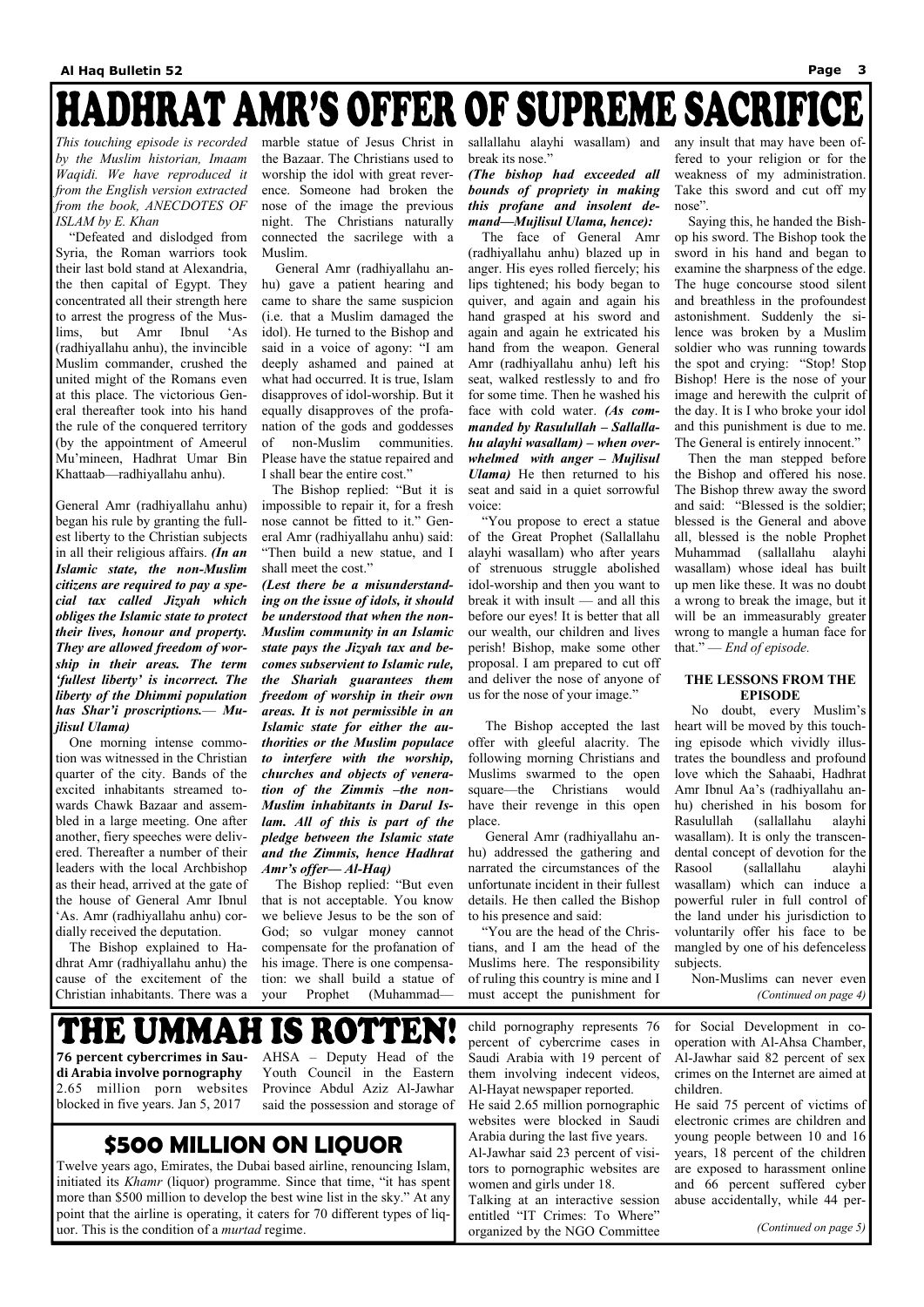# HADHRAT AMR'S OFFER OF SUPREME SACRIFICE

grasp the very rudimentary elements of the type of devotion and love which the illustrious Sahaabi demonstrated by his actions. Every move which Hadhrat Amr made during his dialogue with the Bishop displays his love, the superiority of his intelligence and his lofty state of moral excellence.

 From Hadhrat Amr's spontaneous reaction of blazing anger the moment the Bishop presented his suggestion of insulting Rasulullah (sallallahu alayhi wasallam), the West, while not being able to understand the spiritual rationale which underlies the surge of almost uncontrollable rage, should at least acknowledge the existence of an inexplicable spiritual force which impels Muslims to react spontaneously and violently when their beloved Prophet (sallallahu alayhi wasallam) is insulted. This is a reality which the West has to take into account when they formulate their policies and conspiracies in relation to Muslims.

Besides the aforementioned lesson which the West can learn from this wonderful episode, Muslims can learn several lessons. (1) That there is no anarchy in Islam. The way in which Hadhrat Amr (radhiyallahu anhu) acquitted himself in the face of the severest provocation is exemplary. After all, the Sahaabah were beacons of guidance. *"All my Sahaabah are stars (guiding stars). Whomever you follow, you will attain guidance,"* said Rasulullah (sallallahu alayhi wasallam).

(2) That issues are resolved intellectually within the framework of the Shariah, not emotionally at the behest of the inordinate demands of the evil nafs whose counsellorin-chief is Shaitaan. Hadhrat Amr's first and spontaneous reaction on merely hearing of the suggestion of insult was the desire to smite the neck of the Bishop and despatch him into the bowels of Jahannam. But he arrested his anger and discharged his obligations as a just ruler representing the Rasool of Allah Azza Wa Jal. He did not permit his blazing anger and his revulsion for the vile suggestion of the Bishop to goad him into the commission of the slightest vestige of injustice. He did not react like a hooligan and a thug. His head was held high aloft in the clouds of morality and spirituality—there where the Angels dwell. (3) That a powerful man is always

in control of his anger and his nafs. He is not a slave of his bestial desires. When the fire of anger drove Hadhrat Amr (radhiyallahu anhu) to repeatedly clasp his sword to despatch the Bishop to Hell, most certainly, the words of his Beloved Master Muhammad (sallallahu alayhi wasallam) for whom he was prepared to mangle his face and disfigure himself for life, rang in his ears: *"A powerful man is not he who drops another person in physical combat. A powerful man is he who is the master of his nafs at the time of anger."* 

 He then proceeded to wash his face with cold water to cool the flames of his anger because his Beloved Master said: *"Anger is from Shaitaan and Shaitaan was created from fire. Extinguish fire with water."* Although enflamed with anger, Hadhrat Amr (radhiyallahu anhu) maintained his mental equilibrium and abstained from committing any excesses.

(4) That the rights of non-Muslims should be observed. Pledges made with non-Muslims have to be honoured. The insult which the Bishop proposed was not a valid ground for violating the pledge which existed between the Muslim

ruler and his non-Muslim subjects. (5) That notwithstanding Islam's uncompromising concept of Tauhid (Monotheism) and implacable aversion for idolatry, the Sahaabah practised great tolerance of the kufr religions of the non-Muslim people in the conquered territories. Part of the pledge and treaty stipulated freedom of religion for the non-Muslims in their areas. It therefore devolved on the state to guarantee protection of the churches and relics of the non-Muslim subjects.

(6) That while Muslim anger is natural, valid and justified when Rasulullah (sallallahu alayhi wasallam) or Islam is insulted, we have to contend with the Shariah. Anger should not constrain Muslims to transgress the prescribed limits of the Shariah which prohibits injustice and anarchy. The action which is to be instituted should be calculated and conform to the Shariah. Mob rampages and commission of destruction are not the Shariah's ways of resolving issues.

*"These are the limits of Allah. Do not approach even near to them." (Qur'aan)* 

That is, commit no transgression of the Shariah's laws.

## THIS BRUTAL ANARCHY IS NOT JIHAD

#### *(Continued from page 3)*

**Syria war: 'Dozens killed' as jihadists clash in Idlib** 

IS THIS JIHAA

**Syria's war**  Dozens of fighters have been killed in clashes between two jihadist factions in northern

Syria, reports say. The battles involved Tahrir al-Sham, formerly an al-Qaeda affiliate, and Jund al-Aqsa, regarded as close to so -called Islamic State (IS).

 UK-based Syrian Observatory for Human Rights (SOHR) said the fighting was a "war for influence" in Idlib province.

 Inter-factional fighting has beleaguered insurgents since early on in the Syria war.

 Last month, a hardline Islamist group, Ahrar al-Sham, was also involved in days of clashes in Idlib with Jabhat Fateh al-Sham (JFS), which rebranded itself as Tahrir al-Sham, an alliance of jihadist groups, at the end of January. Nearly 70 people have been killed in the latest

fighting, which began on Monday morning, according to the SOHR and a rebel commander.

 Tahrir al-Sham has captured six villages from Jund al-Aqsa, the SOHR said. The two sides are also reported to have clashed in the north of neighbouring Hama province.

 Idlib province, in the country's north-west, has long been a rebel stronghold, dominated by Ahrar al-Sham and JFS/Tahrir al-Sham.

 The SOHR said the fighting erupted after Jund al -Aqsa carried out a suicide bombing on Tahrir al-Sham, killing nine people, AFP news agency reported.

 However, a Jund al-Aqsa commander told the Associated Press that Tahrir al-Sham had attacked his group's positions first.

 The two factions were allied for a short time last year but fell out soon after. 14 February 2017

PAKISTANIS mourned the victims yesterday of a Taliban suicide bomb in Lahore which killed 13 people, as the city's residents railed at the government for failing to protect them.

Punjab province chief minister Shahbaz Sharif declared a day of mourning after Monday's blast, believed to be targeting police managing a busy protest at rush hour on Mall Road in Lahore. At least 13 people were killed, emergency official Ahmad Raza said. The toll included six police officers, while more than 80 were injured. Earlier yesterday, he had put the death toll at 15, but said later

that was a clerical er-

ror.

The toll could have been higher, Raza said, but for two vehicles – a TV news van and a minivan belonging to the protesters – which absorbed much of the impact of the blast.

Funerals were held yesterday for some of the victims.

The Pakistani Taliban faction Jamaat-ul-Ahrar, which has vowed to attack government installations around the country, claimed responsibility

for the assault.

The attack underscored the challenges faced by Pakistan in its push to stamp out militancy, even though security dramatically improved in 2015 and last year. Homegrown groups like the umbrella

Tehreek-i-Taliban Pakistan retain the ability to carry out spectacular assaults, despite a military-led crackdown on extremism. The Herald 15- Feb-2017

#### *(End of report)*

The Taliban mentioned in this report are not the Taliban of Afghanistan. The Pakistani Taliban are a group of anarchists who do not follow the Shariah. Even if there are legitimate reasons for waging Jihad, killing civilians in this manner is haraam.

Although it must be conceded that the rulers of Pakistan are kuffaar with Muslim names, and that they are among the worst oppressors and tyrants, this does not justify the indiscriminate killing of civilians notwithstanding the fisq, fujoor and even kufr of the masses. No Islamic objective

could be achieved by such senseless killing and fitnah.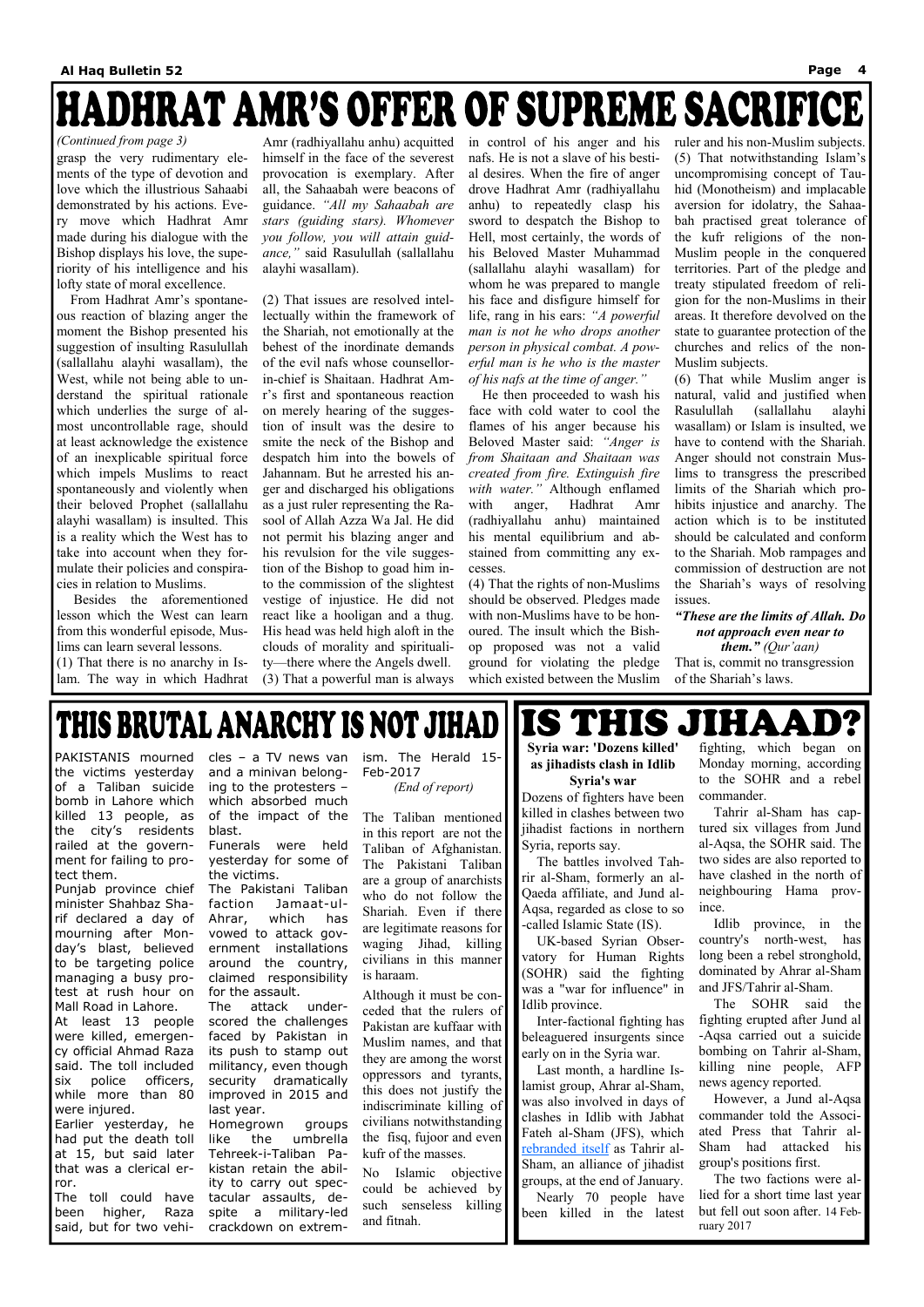# **HAY'ATUT TAHREERISH SHAAM AND JIHAD**

**SBRASHARBISIS** 

to the American conspiratorial trap, the Mujahideen are the primary cause for the suffering of millions of Syrians who have been brutally displaced from their land and homes.

 The unification of the groups will not change the equation of defeat and disgrace for Muslims. The Afghans who had been

fighting under U.S. direction, had seemingly gained 'victory' by the defeat of the Soviet Union. But what was the outcome of that 'victory'? It was further anarchy, more defeats and ultimate surrender to the U.S. who is still in control of the Afghan scenario. In reality there was no victory for the Afghan Mujahideen. It was the beginning of a new chapter of anarchy in which they killed among

themselves probably more than the number killed by the Russians. They (the Mujahideen) also achieved the distinction of totally destroying the country with their internecine wars. The objective was not genuinely *I'laa Kalimatullaah.* They too lacked in morality and were spiritually barren, hence no enduring *Nusrat* from Allah Azza Wa Jal. To this day the form of the struggle in Af-

ghanistan is like banditry. For decades it is only hit and run, and extremely short-lived battle successes.

開 of the *'lizard's hole'.* Emulation of 開朗 the kuffaar is total. There is no longer hope for the reformation of this fallen and disgraced people other than Imaam Mahdi (Alayhis salaam) and Nabi Isaa (Alayhis salaam).

### YEMEN: 'No food, no medicine, no money': Yemeni town faces mass death by starvation

 The Ummah is spiritually absolutely barren and morally rotten to the core. How can we ever expect Divine Aid and victory? It appears that the next real Jihad will be when Imaam Mahdi (Alayhis salaam) unfurls the Standard of Islam. And, Allah knows best.

## THE UMMAH IS ROTTEN!

*(Continued from page 1)* 

cent watched the videos intentionally and 18 percent used the Internet for sexual activity.

He also said 10 percent Saudi children between the ages of 12 and 13 are addicted to pornography.

This rot is not restricted to Saudi Arabia. In every country, Mus-

#### lims are grovelling in the rot and filth of pornography, fisq and fujoor. This is one of the major causes of the many calamities befalling the Ummah. There remains no perception of Islamic morality in the Ummah of this age. There is therefore no surprise in the Divine Wrath settling on Muslims all over the world.

The area remains under control of the Houthis, but the  $\delta$ Saudi-led international coalition, which is supporting the Sunnis, who constitute just under half of the population, has blockaded the coastal areas.

*(Continued from page 3)* 

Muslims all over the world will relish and enjoy the faeces as they are enjoying the rotten, diseased carrion chickens halaalized by the Carrion Cabal. This is the meaning

*(Continued from page 1)* 

15 Jan, 2017 20:06

Nearly 19 million Yemenis are in need of humanitarian aid, according to the UN, but the worst of the civilian impact of the two-year civil war in the country has fallen on the district of Tuhayat on the Red Sea coast.

 As RT's Arabic-language crew visited the area, they witnessed scenes of chaos – as locals scrambled to acquire food – and quiet desperation, with many residents swollen with hunger, waiting for outside help, or resigned to their fate.

**聞 Some of the bitter fruits of the** U.S. 'jihad' in Syria, in the wake of the western religion of satanism adopted by the Ummah globally, are:

 $\frac{1}{100}$  • Approximately 400,000 killed.

- 11 million displaced
- 丽明 • Unknown thousands maimed and injured

• Mass rape of Muslim women

 Salem is an eight-year-old boy, though like many in similar struggling areas around the

> The Land of Shaam totally destroyed.

**PEEEE** 

world, he looks small enough to be mistaken for a toddler.

<u> ASSOORAARAARAARAARAARAARAARAAN</u>

*"Fasaad (anarchy / strife) has appeared on the land and the ocean because of the (misdeeds) perpetrated by the hands of the people......" (Qur'aan)*閧 

 *"We have no energy left, and I have no money with which to treat my child,"* says his mother, admitting that the boy is severely malnourished, just one of more than 1.5 mil- $\sum$ lion children suffering from the same fate in the country,  $ac - a$ cording to the United Nations.

 Fishing used to be the prime source of subsistence for villagers here, prior to the break out of the full-scale civil war between the insurgent Shia Houthis, and the incumbent Sunni government in early 2015.

 *"The situation is only going to get worse, because there is no functioning government. Social welfare has not been paid for two years,"* Baraa Shiban, an activist for the nonprofit Reprieve, told RT.

<u>KANANANANANANANANANANANANAN</u> **THE BITTER FRUITS** 

### TURKEY ACCUS-ES USA OF SUP-PORTING ISIS

Turkish President Recep Tayyip Erdogan has said "it's very clear" that the US-led coalition is supporting terrorist groups in Syria, Islamic State (IS, also known as ISIS/ISIL) among them.

"*They give support to terrorist groups including Daesh (Arabic for IS)*," Erdogan said.

Saying that the US have accused Turkey of supporting IS, speaking at a press conference on Tuesday the Turkish leader blamed the US-led coalition for assisting terrorists themselves.

Apart from IS, he also mentioned Kurdish People's Protection Units in northern Syria (YPG) and Democratic Union Party (PYD) as groups supported by the coalition.

"*We have confirmed evidence, with pictures, photos and videos*," he added.

'US not serious about fighting ISIS, it raised terrorists & wants them to stay' – Iran Def Min to RT

"*The evidence [mentioned by Erdogan] is quite ample, [the US] have been doing it for a number of years, including running secret CIA operations through Jordan, then through Turkey and into Syria,*" Michael Maloof, a security analyst and former Pentagon official, told RT.

He added that Erdogan's comments were "*disingenuous*," however, as "*he continues to supply arms [into Syria] as well, with his ultimate aim [being] to go after the Kurds, and ISIS is secondary*."

On Tuesday, Moscow also accused Washington of "*sponsoring terrorism*" in Syria.

#### D'S HOLE THE LIZARI

### **TALIBAN CONTROL**

US-based private intelligence agency Stratfor said in a report in August that Taliban fighters are now operating in more Afghan territories than prior to the 2001 US invasion. They have made those territorial gains despite the efforts of the Westerntrained Afghan army and US troops to push forward in other provinces.

> • Numerous Syrian orphans sacrificed at the altar of *Irtidaad.*  Western countries are taking these orphans and converting

them to Christianity.

**WHAT TYPE OF JIHAD IS THIS? ANARCHY, MISERY AND DESTRUCTION IN THE NAME OF JIHAD!!! IN FACT IT IS ALLAH'S ATHAAB.**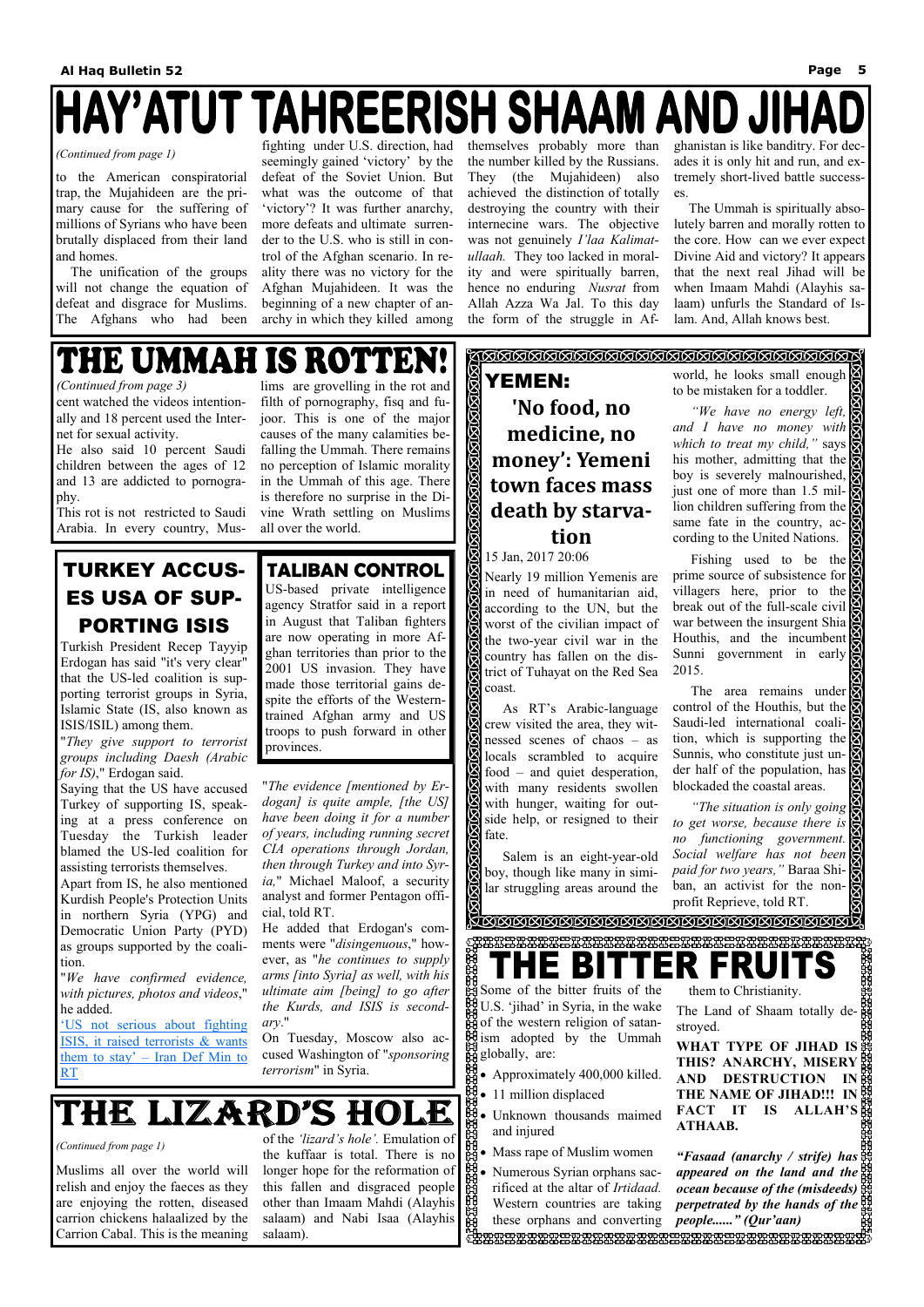# THE AMAL OF JIHAD

#### **NASEEHAT FOR THE YOUNGSTERS**  *(By the Grandfather of Abu*

*Dujana)* 

Many people, out of concern and with sincerity, have expressed their sympathy and condolence with the family over the *Shahaadat (Martyrdom)* of Abu Dujana (Mohammed Saadiq Vawda of Durban) in a battle in the Land of Shaam (Syria). When a dear and close relative is martyred, there is no need for condolences. Rather, congratulation will be appropriate. *Shahaadat* is never a calamity. On the contrary, it is an honour which is not to be mourned.

 While we hope and fervently supplicate to Allah Ta'ala to grant Mohammed Saadiq the rank of *Shahaadat,* no one can say with certitude that he has attained that lofty status. The elevated status of *Shahaadat* is dependent on several factors: *Ikhlaas* (sincerity), a valid Jihad, and full conformity with the requisites of the Shariah permitting participation in Jihad.

 It should be well understood that just like Salaat, Saum, Zakaat and all other acts of the Shariah, Jihad too is an *Amal* which is governed by the laws of the Shariah. Violation of these laws will invalidate the participation in the same way as violation of the rules of Salaat will invalidate Salaat.

 Jihad is not an escapade for adventure which the youngsters of today understand it to be. The

*Maqsood (Objective)* of Jihad is *I'laa Kalimatullah (to raise the Word of Allah).* It is not a fight or a struggle for power, wealth or any worldly objectives.

 One who has a desire to participate in Jihad for gaining Allah's Pleasure should incumbently and as a priority acquire knowledge of the requirements of the Shariah. Minus this knowledge, he will ruin his dunya and his Aakhirat, and come within the purview of the Qur'aanic aayat: *"He is a loser in this world and in the Aakhirat. Indeed that is a manifest loss."* If any of the essential requisites of Jihad is lacking, the participant will ruin himself in both existences despite undergoing the toils and hardships of the war.

 It is of utmost importance to understand that participation in war, even if it be a valid Jihad, is *baatil* if the idea is 'adventure', and this appears to be the actual intention of most of the ignorant youngsters who join the Jihadi outfits. They are driven by emotion, and very little by the Deen. If the Deen is the actual motive, they would first acquire adequate knowledge of the rules and regulations of Jihad Amal and seek advice from reliable Ulama. But, just as most people sunk in ignorance go for Hajj without having adequate knowledge of the masaa-il of Hajj, so too do the youngsters of this age. Just as the juhhaal are destroying their Hajj with their jahaalat, so too are the youngsters who participate in the battles of the Jihadi groups, some of them, like cannibals, killing their own kind without any compunction - Kalimah reciters killing Kalimah reciters without any surge of Imaani or even humanitarian conscience.

 An essential requisite for permissibility of participating in a valid Jihad is parental consent if it is not a *Fardh-e-Ain* Jihad. Regarding the conflagration in the Middle East, leave alone it being *Fardh-e-Ain,* there is no certitude that it is even a valid Jihad. On the assumption that it is a valid Jihad, it is most certainly never of the *Fardh-e-Ain* category. Therefore, a Waajib *shart (condition)* for a youngster is to gain parental consent before joining any Jihadi group.

 Once a young man whose mother was alive, came to Rasulullah (Sallallahu alayhi wasallam) seeking permission to participate in Jihad. Now, obviously, the Jihad of Rasulullah (Sallallahu alayhi wasallam) was the noblest and the best Jihad campaign in which to participate. However, Rasulullah (Sallallahu alayhi wasallam) refused permission and advised him that his Jihad was to render service to his mother.

 Furthermore, it is a Fiqhi mas'alah to obtain parental consent. It is haraam for a youngster to flee from home and join a Jihadi group without parental consent. The one who begins the process with transgression against the Law of Allah Ta'ala, makes himself liable for loss in this dunya and the Aakhirah. If Allah Ta'ala grants him *Shahaadat* on the basis of his *ikhlaas* and possibly lack of natural intelligence, it is His mercy. That is a matter entirely beyond the reach of our discussion. Our limit is the Shariah. The limits of the Shariah have to be incumbently obeyed. The Qur'aan states: *"These are the limits of Allah. He who transgresses the limits, verily, he has oppressed his soul."* 

Both the grand sons, Mohammed Saadiq and Khalil Ahmed, left without parental consent and without informing their parents. The day they went missing, the authorities were informed. Since signs indicated that they had left with the intention of joining a Jihadi outfit, the authorities were requested to block their departure at the airport in Johannesburg. However, before this could be achieved they had managed to slip out of the country.

 Thus, one essential requirement, namely, parental consent had not been obtained. Despite this, it is our fervent dua that Allah Ta'ala accepts Mohammed Saadiq's sacrifice, and we hope and make dua that he did have *ikhlhaas*. May Allah Ta'ala bestow the lofty status of *Shahaadat*  to him. There is no certitude in anything. Allah knows best.

H'S NUSRA<sup>.</sup> AI  $\blacktriangle$ 

Jihad without the *Nusrat* of Allah Azza Wa Jal will be a failure, and that is precisely the fate of all 'Jihaadi' activities of this era. Divine aid is dependent on *Taa-at (Obedience)* and *Ibaadat (Worship).* This encompasses every facet of the Muslim's life, not only ritual worship. All departments of Islam have to be reformed to gain *Roohaaniyat (spiritual power and stamina)*. Only then will Allah's *Nusrat* be forthcoming. The Qur'aan Majeed confirming this fact states:

*"Allah has promised those among you who have Imaan and practise virtuous deeds that He will most assuredly install you (grant you political power) on earth just as he had installed those before you........."* 

Rasulullah (Sallallahu alayhi

wasallam) said: *"Whatever is by Allah, is obtainable only by means of Taa-at (Obedience)."* This is the vital ingredient lacking in the lives of Muslims of today. All stratas of Muslim society are wallowing in degradation, and the most degraded members of the

Ummah are its molvis and sheikhs. It is improper to refer to them as Ulama.

 Since the Mujahideen lack *Roohaaniyat*, they remain in the service of the kuffaar powers. They justify their dependency on the U.S. and similar other powers, claiming that to acquire aid and weaponry for use in Jihaad is permissible. Their short-sightedness is the effect of their materialistic attitude. The focus is not on Allah Ta'ala and the Aakhirah, and as long as they have not accom-

plished victory in the Jihaad against the nafs, which the Mashaaikh say is *Jihaad-e-Akbar (the Greater Jihaad),* they will be dependent on the kuffaar for achieving isolated and temporary battle successes. But the 'Jihaad' or so-called 'jihaad' will remain

under the directive of the U.S. and other kuffaar forces.

 Why were the Sahaabah and the early Muslims so successful in their Jihaad campaigns? Why are the Mujahideen of this era suffering defeat upon defeat, and why are they so utterly dependent on the U.S. and its allies for aid? These Mujahideen freely and profusely quote Qur'aanic Aayaat in support of their jihaad. They speak of Allah's Nusrat, yet this Divine Aid is not forthcoming. They have to engage in soul-

searching and endeavour to fathom themselves to understand their grievous errors and deficiencies.

 If Jihaad cannot be waged without kuffaar aid, then this will be evidence for Allah Ta'ala withholding His aid from the Mujahideen. In this scenario it will be best to close the 'jihaad' shop, and to engage in Islaah of the Nafs and cultivation of Roohaaniyat. When these objectives have been achieved, Allah Ta'ala will create the circumstances for valid Jihad. The enemy will then be brought down grovelling on their knees. With Allah's Nusrat at hand, there will be absolutely no need to look askance at America or Russia for weaponry.

 The Very Same Allah Azza Wa Jal Who had granted victory to the Sahaabah at Badr, is still present today. It is kufr –blatant kufr – to

*(Continued on page 7)*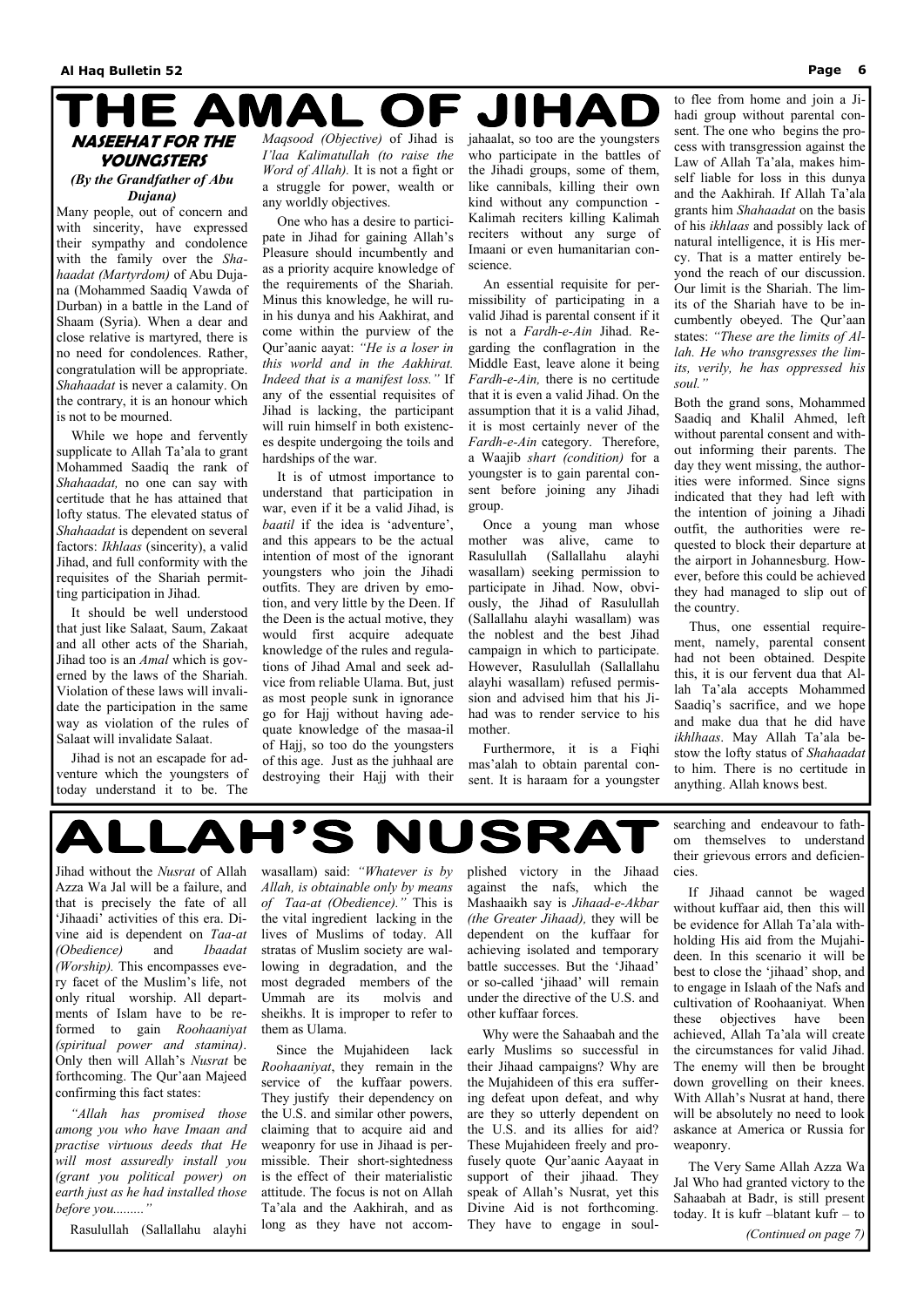## **SYRIA: THOUSANDS HANGED AND TORTURED**

As many as 13,000 people, most of them civilian opposition supporters, have been executed in secret at a prison in Syria, Amnesty International says.

A new report by the human rights group alleges that mass hangings took place every week at Saydnaya prison between September 2011 and December 2015.

Amnesty says the alleged executions were authorised at the highest levels of the Syrian government.

The government has previously denied killing or mistreating detainees.

However, UN human rights experts said a year ago that witness accounts and documentary evidence strongly suggested that tens of thousands of people were being detained and that "deaths on a massive scale" were occurring in custody.

Amnesty interviewed 84 people, including former guards, detainees and officials at Saydnaya prison for its report.

Media caption, Thousands hanged at Saydnaya prison, Amnesty report says

It alleges that every week, and often twice a week, groups of between 20 and 50 people were executed in total secrecy at the facility, just north of Damascus.

Before their execution, detainees were brought before a "military field court" in the capital's Qaboun district for "trials" lasting between one and three minutes, the report says.

A former military court judge quoted by Amnesty said detainees would be asked if they had committed crimes alleged to have taken place. "Whether the answer is 'yes' or 'no', he will be convicted... This court has no relation with the rule of law," he said.

According to the report, detainees were told on the day of the hangings that they would be transferred to a civilian prison then taken to a basement cell and beaten over the course of two or three hours.

Then in the middle of the night they were blindfolded and moved to another part of the prison, where they were taken into a room in the basement and told they had been sentenced to death just minutes before nooses were placed around their necks, the report adds.

The bodies of those killed were allegedly then loaded onto lorries, and transferred to Tishreen military hospital in Damascus for reg-

Last August, Amnesty reported that an estimated 17,723 people had died in custody as a result of torture and the deprivation of food, water and medical care between March 2011 - when the uprising against President Assad began - and December 2015. That figure did not include those allegedly hanged at Saydnaya. BBC News

## ALLAH'S NUSRAT

istration and burial in mass graves located on military land.

On the basis of evidence of the testimony of its witnesses, Amnesty estimates that between 5,000 and 13,000 people were executed at Saydnaya over five years.

#### **Witness accounts**

#### **A former judge who saw the hangings:**

"They kept them [hanging] there for 10 to 15 minutes. Some didn't die because they are light. For the young ones, their weight wouldn't kill them. The officers' assistants would pull them down and break their necks."

#### **'Hamid', a former military officer who was detained at Saydnaya:**

"If you put your ears on the floor, you could hear the sound of a kind of gurgling. This would last around 10 minutes… We were sleeping on top of the sound of people choking to death. This was normal for me then."

#### **Former detainee 'Sameer' describes alleged abuse:**

"The beating was so intense. It was as if you had a nail, and you were trying again and again to beat it into a rock. It was impossible, but they just kept going. I was wishing they would just cut off my legs instead of beating them any more."

#### *Source: Amnesty International*

Although it does not have evidence of executions taking place since December 2015, the group says it has no reason to believe they have stopped and that thousands more were likely to have died.

Amnesty says these practices amounted to war crimes and crimes against humanity.

It also notes that death sentences have to be approved by the grand mufti and by either the defence minister or the army's chief of staff, who are deputised to act on behalf of President Bashar al-Assad.

The human rights group says it contacted the Syrian authorities about the allegations in early January but has received no response.

understand that the Mujahideen are deprived of victory because of the air-power of the kuffaar. This understanding implies impotency – Nauthubillah! – for Allah Azza Wa Jal. In the Qur'aan Majeed, Allah Ta'ala declares:

 *"And Allah suffices for the Mu'mineen in war. Allah is Most Powerful and Great."* 

 Is there any airforce of the puny 'superpowers' able to thwart

and defeat Allah Azza Wa Jal? When He states emphatically that He suffices for the Mu'mineen in Jihaad, then what has created the massive apprehension in the Mujahideen regarding this irrefutable Divine Assurance? And, why is Allah's Nusrat not arriving? These are the issues on which they should meditate, then they will not fail to understand that Allah Ta'ala is not aiding us on account of our gross rebellion against His Shariat. And, when we say 'Shariat', the reference is not only

to the incumbent ritual acts of ibaadat. But only such rituals comprise the whole of the religion of the Mujahideen in general. All other departments of Islam are ignored or discarded, hence Allah's aid is not forthcoming.

 There is no need to fear the conspiracies of the kuffaar nor their military powers. Allah Ta'ala says in the Qur'aan: *"And, if they plot to deceive you (with their conspiracies), then (know) that verily, Allah suffices for you. It is only He who had aided you (O Muhammad!) with His Nusrat and with the Mu'mineen. And, He has instilled love in their hearts (for one other). Even if you have to spend whatever there is on earth, you will not be able to create mutual love in their hearts. But it is Allah Who instils love among them. Verily, He is Mighty and Wise."* 

This type of Nusrat is dependent on moral reformation and spiritual elevation. The Mujahideen in

several countries have sought the aid of the kuffaar, depended on kuffaar weaponry and kuffaar logistical support whether in the Middle east, Afghanistan, Kashmir, etc., but they have failed miserably, and suffered defeat on defeat.

 The lamentable faction fighting among the Mujahidden groups in Syria, Afghanistan, Pakistan, Kashmir, etc. is clear evidence for Allah Ta'ala refraining to instil mutual love in their hearts as is mentioned in the aforementioned Aayat. It is only Allah Ta'ala Who can unite the hearts of the Mujahideen. The aforementioned Qur'aanic Aayat states with the greatest clarity and emphasis that even Rasulullah (Sallallahu alayhi wasallam) would not have succeeded in uniting the hearts with love even if all the treasures of the world had to be spent to achieve this objective. *"But it is Allah Who instils love among them."*

Mutual in-fighting and killing are endemic among Jihaadi groups wherever they operate. It is the same in Afghanistan, Pakistan,

Syria and elsewhere. They are morally corrupt hence their Imaani conscience remains completely unruffled by spilling the blood and killing brother Mujahideen despite their ostensible Jihaadi objectives being the same. Being Kalimah reciters have no meaning for them if a group of Mujahideen appears to be antagonistic. One group will disarm another group and leave their brother Mujahideen stranded in enemy territory. They harbour mutual hatred right on the front lines when facing the common enemy.

 Another destructive malady in them is gross lack of Deeni Ilm. Whatever appears to be plausible to the nafs becomes valid. The Mujahideen and Tabligh Jamaat members share in common attitudes. The only difference is that these two groups operate in separate Deeni spheres, but both suffer from the cancerous disease of *Ghulu'.* With these evil attributes sapping whatever little spiritual stamina they have by virtue of inborn Imaan, defeat and failure are logical corollaries.

#### *(Continued from page 6)*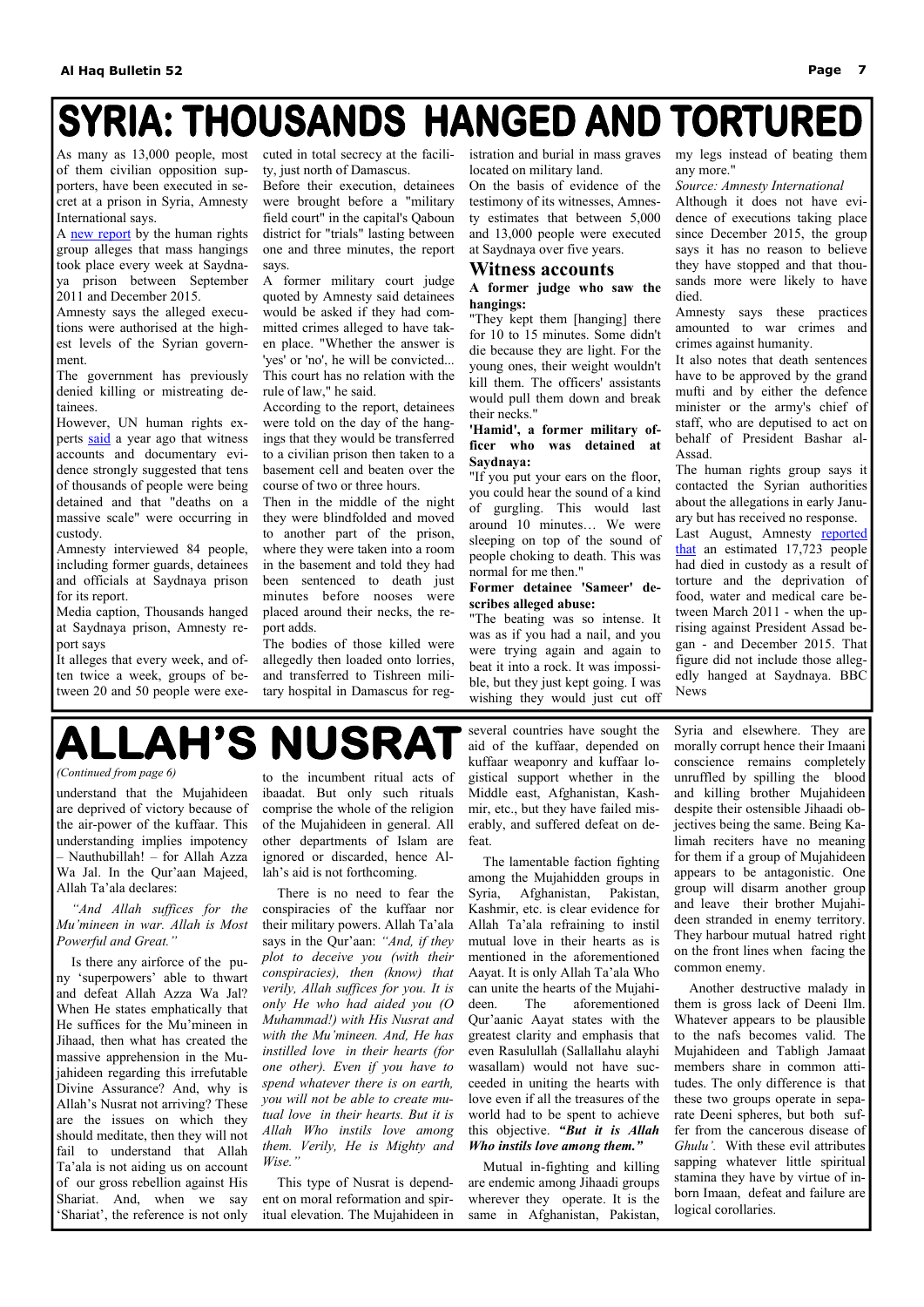<u>TTTTTTTTTTTTTTTTTTTTTTTT</u>

Kareem:

*"If you have sabr and adopt taqwa, then never will their plot harm you in the least. Verily, Allah encompasses everything they are perpetrating."* 

 Allah Ta'ala is sufficient to neutralize the plots of the kuffaar. If the stupid Mujahideen can only understand the message and advice proffered by Allah Ta'ala in the aforementioned Aayat as well as in many other Aayaat in the Qur'aan Majeed, they will then understand the folly and futility of their brand of kuffaar-backed 'jihad'.

 *Ikhlaas (Sincerity)* and the love for *Shahaadat* are not adequate for achieving the objectives of Jihad. The very first and fundamental requisite is moral reformation which is clearly stated in the above Qur'aanic verse as well as in other verses and in numerous Ahaadith of Rasulullah (Sallallahu alayhi wasallam). Allah Ta'ala commands Sabr and Taqwa. This is in fact the foundation of moral reformation.

 Hadhrat Maulana Ashraf Ali Thanvi (Rahmatullah alayh) said: *"We understand only two methods (for our success): Jihad or* 

. **. . . . . . . . . . . . . . .** . UPID R Allah Ta'ala says in the Qur'aan *Sabr. We do not know any inbe-*When the Mujahideen are

*tween method. If the power to wage Jihad is lacking, then the only alternative is Sabr."* Today, the Ummah is in the worst rut and rot of degradation in every sphere and facet of life. There is no hope in achieving victory over the kuffaar by means of Jihad because Muslims have hopelessly failed in the primary Jihad against the satanic *nafs*. For this Jihad, Rasulullah (Sallallahu alayhi wasallam) had devoted 13 years – the first phase of Nubuwwat – in Makkah Muazzamah. After this Jihad was successfully accomplished, followed the Jihad – Qitaal fi Sabeelillaah – which raised and planted the Standard of Islam on the hilltops of the world, bringing into subjugation almost all the lands of the kuffaar within the span of a few years.

 If these Mujahideen who have embraced a life of banditry at the behest of their western handlers, had the ability of intelligent cognition, they would have understood not only the futility of their 'jihad', but the misery they have caused to millions of Muslims who are being driven into the jaws of kufr by the genocidal consequences of these so-called jihad activities.

hopelessly impotent to protect the civilian populace and when their 'jihad' activities lead to the 'bitter fruits' mentioned elsewhere on this page, then they should understand that what they term 'jihad' is in fact Haraam.

#### IERE ARE THE AI NSI In the Qur'aan Majeed are ship?

 This is an era of total weakness and impotency. The Ummah is infinitely weaker today than what it was on the occasion of Hudaibiyyah. There is an urgent need for the re-enactment of Hudaibiyyah to give Muslims the opportunity to morally reform and gain spiritual elevation. The rest will then follow as a natural and necessary corollary.

 The time, energy and resources which the Mujahideen have squandered and are squandering should have been utilized by them to till the ground and to prepare the next generations to carry aloft the Standard of Islam. The current people of this Ummah are lost and suffer from incurable spiritual cancer.

 But the Mujahideen are too stupid to understand the Qur'aan and Sunnah, hence they have adopted the methodology of putting the cart in front of the horse. Thus, we find the cart not moving ahead. It is the belief of these

> Five years since the conflict began, more than 450,000 Syrians have

Salafi mujahideen that the Sunnah is not an essential requisite for victory in the battlefield. It is their erroneous theory that the need is firstly to gain political power, then compel the masses to submit to the Shariah. Indeed  $\Box$ they are the most stupid people of this Ummah for doggedly adher- $\Box$ ing to this stupid ideology.

They have been waging their jihad for almost 70 years. What have they achieved? Look at Palestine, Kashmir, Afghanistan and now Syria and Iraq? There is failure on every front. But they are too stupid to understand. And that is because they are miscreant Salafis who have abandoned the Taqleed of the Math-habs in Fiqh and of the genuine Auliya in the sphere of Akhlaaq. They are therefore running around rudderless like bandits. They are deprived of Allah's Nusrat. The little and temporary battle successes here and there could be attributed  $\Box$ to the sincerity of foot-soldiers who are genuinely labouring un- $\Box$ der the false notion of Jihad.<br>When the Mujahideen look

 When the Mujahideen look askance for aid from the kuffaar (the U.S. in this case), there can be no victory, and their struggle will not be a valid Jihad.

numerous verses commanding performance of Salaat. But the Qur'aan does not explain how to perform Salaat. Do we search in a dictionary for the meaning of Salaat, then fabricate our own methodology of praying?

 In the Qur'aan Allah Ta'ala commans Zakaat? Do we search in a dictionary,

and on the basis of the literal meaning of the word, do we fabricate the rules of Zakaat?

 In the Qur'aan, are the commands for Hajj, Inheritance and other institutions of Islam. For understanding the rules and regulations of all these institutions, do we refer to a dictionary for the literal meaning then fraud and fabricate our own rules to regulate these divinely commanded acts of wor-

 Everyone understands that the answers for these questions are in the Kutub of Fiqh. For understanding Salaat, we refer to Kitaabus Salaat; for Tahaarat, to Kitaabut Tahaarat; for Zakaat, to Kitaabuz Zakaat; for Hajj, to Kitaabul Hajj, and so on.

 However, regarding Jihad, the moron Jihadists fabricate and fraud their nafsaani 'masaa-il' on the basis of their opinion. Just as the Tabligh Jamaat misuses the Jihad aayaat for its specific methodology, similarly, the Jihadists misuse the Qur'aani verses, subjecting the Qur'aanic Aayaat pertaining to Jihad to their personal opinion. As far as they are concerned there is no Kitaabul Jihad in Islam. The Jihad Aayaat are used and misused literally in isolation of the masaa-il ex-

plained in Kitaabul Jihad. This is one of the major blunders of the Jihadi outfits. This attitude is the effect of having abandoned Taqleed of the Math-habs.

 Both the Jihadi groups and the Tabligh Jamaat suffer from the malady of *ghulu' (haraam extremism).*  For the Tabligh Jamaat, their specific methodology of tabligh is arrogantly propagated as *Fardh-e-Ain.*  Likewise, the Salafi Jihadists propagate that their jihad is *Fardh-e-Ain.* The consequence of denial of Fardh-e-Ain is kufr. Hence in the belief system of the Tabligh Jamaat and the Jihadists we and all those who deny the *Fardh-Ain* postulated by them, are kaafirs. This is their downfall. *Ghulu'* is a potent snare of shaitaan.

### The Syrian civil war is the deadliest conflict the 21st century has witnessed thus far

With much of the country in ruins, millions of Syrians having fled abroad [Abdul Rahman Ismail/Reuters]

been killed in the fighting, more than a million injured and over 12 million Syrians - half the country's pre-war population - have been displaced from their homes.

In 2011, what became known as the " **Arab** Spring " revolts toppled Tunisian President Zine El Abidine Ben Ali and Egyptian President Hosni Mubarak .

That March, peaceful protests erupted in Syria as well, after 15 boys were detained and tortured for having written graffiti in support of the Arab Spring. One of the boys, 13-year-old Hamza al-Khateeb, was killed after having been brutally tortured. The Syrian government, led by President Bashar al-Assad, responded to the protests by killing hundreds of demonstrators and imprisoning many more. In July 2011, defectors from the military announced the *(Continued on page 9)*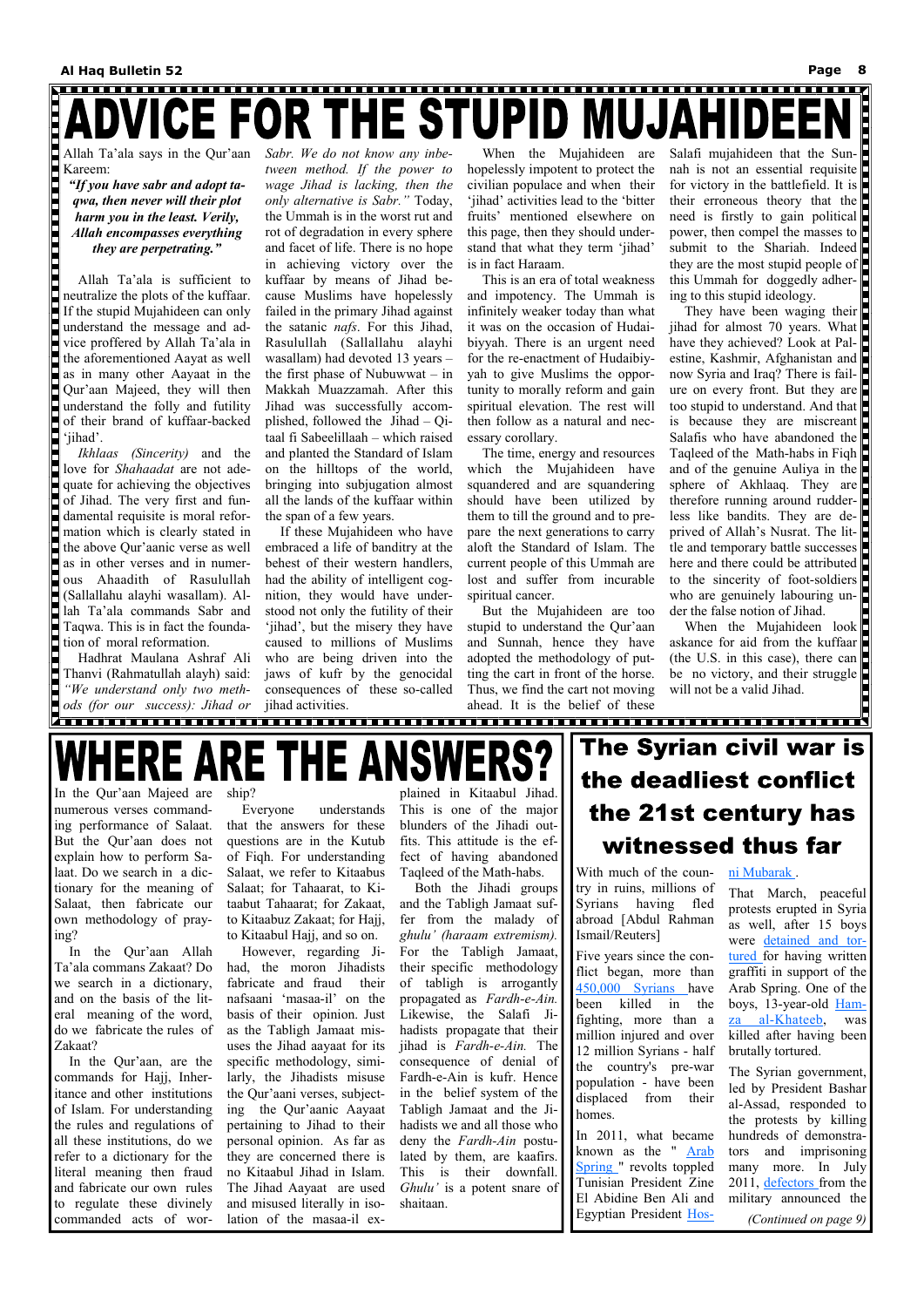## THE SYRIAN JIHAD - U.S. IN CHARGE

The recent internecine fighting between two Jihaadi outfits, Jabhatun Nusrah and Jaishul Mujahideen, provides further evidence of American involvement in the Syrian war and its plans to perpetuate the strife until it accomplishes its objectives of defeating Russia and its allies, and imposing its unchallenged domination in the region. From the U.S. perspective these objectives are perfectly valid, hence U.S. presence and involvement are imperative.

 From the Muslim perspective, all the kuffaar involved in this war – U.S., Russia, Iran, Hizbollah, and the U.S. proxies, Saudi Arabia, Jordan and Qatar - are all of the same breed of devils. It is not permissible for Mujahideen to wage jihad in submission to any kuffaar power.

 Russia, Turkey, Iran and the Assad regime are in an alliance to impose a hallucinated 'peace' agreement which excludes the U.S. It is indeed surprising that these entities really have the naivety to believe that there could ever be peace in the Middle East by excluding and side-lining the U.S. It appears that Putin had consumed a bit too much vodka and Erdogan has lost his intellectual discernment because of the Kurds who are fully supported by the U.S.A. As for Iran and the Assad regime, their stance is to be expected. At all costs it is in Iran's interests to bolster the Assad regime and Hizbollah.

 Perhaps Putin has sobered up somewhat, hence he has announced a 'scaling down' of Russian ground forces operating in the arena. He must be seeing nightmares of the Afghan scenario where the Soviet Union was finally demolished by thousands of cuts inflicted on the Russian Bear by the Afghan Mujahideen.

 It is indeed most surprising that these powers could really believe that peace in the Middle Eastern theatre is possible by excluding the U.S. 'Peace' between Assad and the kuffaar Free Syrian Army and some irrelevant groups linked to the FSA – a peace which Russia, Turkey and Iran will oversee – is ludicrously stupid if it is understood to be peace in Syria and Iraq.

 Almost all, if not all, of the Mujahideen outfits in Syria are in an alliance of some sort with the U.S. In fact, the U.S. via Saudi Arabia, has already moved in heavy military equipment which one Mujahid group, Jaishul Mujahideen, has been given the duty of storing and protecting until America issues the command for deploying such weaponry. The heavy artillery guns, etc. are capable of inflicting devastating damage on the enemy. The long range missiles (not Hamas type guy Fawkes fireworks) are capable of clearing the skies from Russian planes.

 The very same pattern of the war which prevailed in the later stage of the Afghan war, is playing out in Syria. When the U.S.A. was finally convinced that the Afghan Mujahideen had no adequate response for Russian airpower, they then supplied the Mujahideen with Stinger missiles. In a matter of weeks the Afghan skies were cleared. Russian aircraft totally ceased operating outside the cities. They were knocked out of the skies by the dozen. This sealed the fate of the war. We predict that the U.S. will be compelled to employ the same tactics to defeat Russia and its allies in the Middle East.

Initially, lack of freedoms and economic woes fuelled resentment of the Syrian government, and public anger was inflamed by the harsh crackdown on protesters. Successful uprisings in Tuni-

 Leaving a window open for denial of providing support for the Mujahideen in Syria, the U.S. aid is being funnelled through Saudi Arabia, Jordan and Qatar just as it used to be via Pakistan during the Afghan war.

 In the recent faction fighting between Jabhatun Nusrah and Jaishul Mujahideen, the cause was the heavy weapons which the latter group is storing on behalf of the U.S. Jabhah insists that these weapons should be employed immediately against the enemy. However Jaishul Mujahideen does not have U.S. permission to use these weapons presently. The fight is about these heavy weapons which are being stockpiled for later use. The U.S. is in fact in charge of the direction of the 'jihad' in Syria and Iraq.

 Russia and Turkey are bemoaning the fact that the U.S. has been regularly funding the Jihaad groups, and also providing them with arms and logistical support. Russia and Turkey are reacting stupidly. They are extremely dense in their brains in believing that the U.S. is expected to remain an idle observer whilst they run amock in support of the Assad Butcher. Rest assured, the U.S. has its Jihaadi outfits lined up to transform the Syrian imbroglio into a Hell for Russia and Turkey.



Ameerul Mu'mineen, Hadhrat Abu Bakr Siddique (Radhiyallahu anhu), writing a letter of advice and instruction to Hadhrat Khaalid Bin Walid (Radhiyallahu anhu) who was at that time engaged in a battle, wrote:

*"Bismillaahir Rahmaanir Raheem: From Abu Bakr, the Khalifah of Rasulullah (Sallallahu alayhi wasallam), to Khaalid Bin Waleed and the Muslims with him.*  I praise Allah besides Whom

there is no deity, and I send Sa-

## The Syrian civil war is the deadliest conflict the 21st century has witnessed thus far

laams upon this Nabi Muhammad (Sallallahu alayhi wasallam). I am overjoyed by the victory and crushing defeat over the kaafireen bestowed by Allah Ta'ala to the Muslimeen.

 I now direct you to lay siege to Damascus until Allah consents to it falling at your hands. Once that is accomplished, march onto Hims and Antioch.

 The soldiers of Yemen and the fighters of Makkah have headed your way. Sufficient for you is Ibn Ma'dikarib Zunaidi and Maalik Bin Ashtar. Lay siege to the capital Antioch, for Emperor Heraclius is there. If he sues for peace, give him peace. If he wages war, then fight him. Don't enter gorges. *"Every soul shall taste death."* 

 Then, Hadhrat Abu Bakr (Radhiyallahu anhu) stamped and folded the letter. He handed it to Abdur Rahmaan (Radhiyallahu anhu) and said: 'You were the messenger from Shaam. You will now return with my reply.'

#### **What caused the uprising?**

formation of the Free Syrian Army, a rebel group aiming to overthrow the government, and Syria began to slide into civil war. *(Continued from page 8)* 

sia and Egypt energised and gave hope to Syrian pro-democracy activists. Many Islamist movements were also strongly opposed to the Assads' rule.

In 1982, Bashar al-Assad's father, Hafez, ordered a military crackdown on the Muslim Brotherhood in Hama, which killed between 10,000-40,000 people and flattened much of the city.

**ALIAZEERA** 

## THE BLESSED TOPI

The battle was raging with ferocity. Hadhrat Khalid Bin Walid (Radhiyallahu anhu) with ten Sahaabah were surrounded and attacked by a huge Roman and Christian Arab army. Summing up the precarious situation, Hadhrat Raafi' Bin Umairah (Radhiyallahu anhu) said: "O Abu Sulaimaan! We have met our fate." Hadhrat Khaalid responded: "Wallaah! You have spoken the truth, O Abu Umairah! This is because I have forgotten my blessed

*Topi (Qalansawah)* I forgot to bring it with me."

 Meanwhile Hadhrat Khaalid's wife had realized that her husband had forgotten his blessed Topi. She dashed on horseback to the battle field. Penetrating the ranks of the kuffaar, she reached her husband and handed him the Topi. Hadhrat Khaalid donned the blessed Topi in which the Locks of Rasulullah (Sallallahu alayhi wasallam) were sewn. Then with *(Continued on page 10)*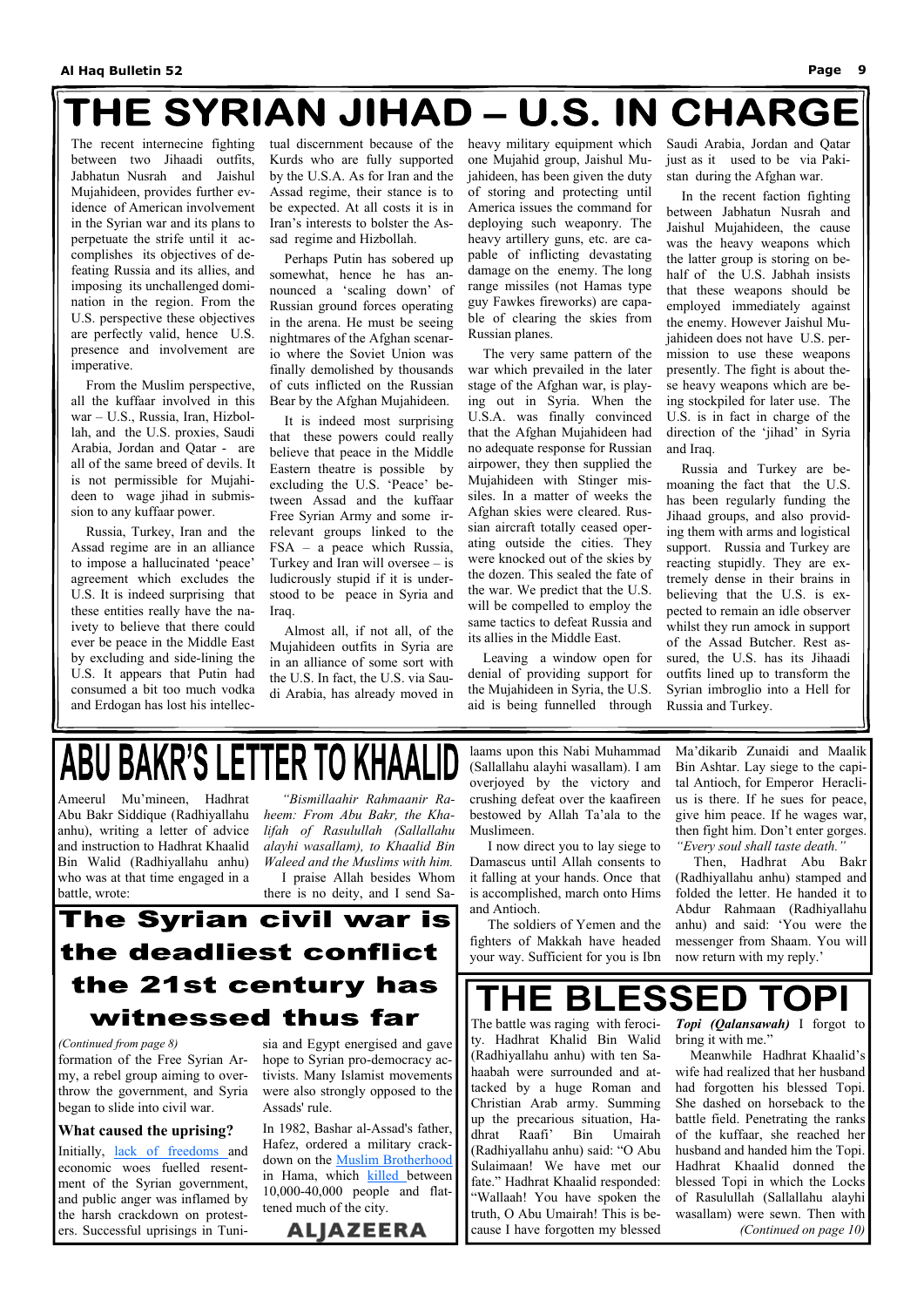*"You did not fight (and kill) them (in the Battle of Hunain), but it was Allah Who killed them. And, it was not you (O Muhammad!) who had flung (a handful of sand) when you did so. But it was Allah Who had flung (the sand at them)..........Thus, it was indeed Allah Who had neutralized the plot of the kaafireen."*

In the Battle of Hunain,

Rasulullah (Sallallahu alayhi wasallam), flung a handful of sand in the direction of the enemy. By the Qudrat of Allah Azza Wa Jal, grains of sand entered into the eyes of every fighter in the enemy ranks. This incapacitated them.

 Furthermore, after the initial setback which was the consequence of vanity, the Sahaabah rallied and innumerable enemy fighters were killed. Allah Ta'ala, in this Aayat attributes the 'killing' to Himself.

Allah's armies are innumerable

 $^{(0)}$ 

## AN ESSENTIAL REQUISITE *Islaah of the nafs* (moral purifica-

and He can inflict devastating and crushing defeat on the enemy regardless of their nucleur arsenals. The Qur'aan says about the 'Armies of Allah'. *"No one knows the armies of your Rabb, except He."* That very Same Allah is present today. But, the Imaan and Akhlaaq which occasioned the intervention of Allah's armies in the early days, are no longer with the Mu'mineen. There is therefore no surprise in the string of defeats the Mujahideen are suffering wherever they are operating. The question which has to be answered is: *Why is Allah Ta'ala withholding His Nusrat which He has promised in the Qur'aan for the Mu'mineen?* The answer is in the following Hadith narrated by Hadhrat Abdullah Bin Amr (Radhiyallahu anhu):

## THE AID OF ANGELS

*"A time will dawn when the people will gather in their Musaajid and perform Salaat whilst not a single one will be a Mu'min."*

tion) which is the suppression of the evil attributes and the adornment of the *baatin* (the spiritual heart/soul) with the qualities of moral excellence, and which is achieved by means of *Mujaahadah* (jihaad against the nafs), is a vital requisite for enduring victory over the kuffaar. Without having accomplished this objective there is no hope for the Mujahideen. Highlighting this essential requirement in an episode during the time of the Sahaabah, the Qur'aan Majeed says:

*"Verily, Allah has aided you on numerous occasions, as well as on the Day of Hunain when your numerical superiority (over the kuffaar) appeared appealing to you. But this did not avail you in any way. The earth became constricted for you despite its vastness, then you turned away fleeing (from the enemy)."* 

 Hunain is a town between Makkah Mukarramah and Taa-if. After the conquest of Makkah, the mushrik tribe of Hawaazin resolved to attack the Muslims. On receiving this information, Rasulullah (Sallallahu alayhi wasallam) set off with an army of fourteen thousand Sahaabah to give battle. On this occasion, the army of the kuffaar consisted of approximately four thousand fighters. This was the first battle in which the Muslims enjoyed numerical superiority.

 Their superior number and abundance of weaponry appealed to the Muslims who now felt confident of victory. Some even mentioned that victory is a certainty. Their focus was on their material superiority. They believed that when they had achieved victory at Badr and elsewhere despite being vastly inferior in numbers and equipment, there was no possibility of defeat on this day when they enjoyed material superiority.

 This attitude of *ujub* (vanity) diverted their focus from Allah Ta'ala. In the aftermath of the ferocious attack by the Hawaazin, the Sahaabah were initially uprooted. Allah Ta'ala cast fear on them. The vast majority turned and fled. Only Rasulullah (Sallallahu alayhi wasallam) and a small band of Sahaabah held the battlefield and continued the fight. This was the punishment which Allah Ta'ala imposed on them for the sin of shifting their focus from Him to the dunya.

 The Qur'aan Majeed mentions here that despite the vastness of the earth, those fleeing could not find any haven of safety. Anyhow, this punishment was to jolt the Sahaabah into greater realization of Allah's Nusrat, and that their victories were not the consequences of their efforts and prowess, but the effects of Allah's Nusrat and Rahmat.

 After this initial setback, Allah Ta'ala sent an army of Malaaikah whom the Muslims could not see, but were visible to the kuffaar. Allah Ta'ala furthermore cast a shroud of tranquillity over their hearts. The Sahaabah answering the battle-call of Hadhrat Abbaas (Radhiyallahu anhu), rallied and made a powerful counter attack. The result was a decisive victory for the Muslims.

 The episode of Hunain should be a salubrious lesson for the Mujahideen. As long as the nafs has not been purified from the filth of *akhlaaq-e-razeelah* (the evil attributes of the nafs), there is no hope for Allah's aid and no hope of enduring victory over the Kuffaar. The success of the Muslim army is not dependent on superiority of numbers and military equipment. Allah Ta'ala Who had sent down Malaaikah 14 centuries ago to aid Muslims, is capable of sending his Nusrat in a variety of forms to ensure victory for the Muslims. The superior military

power, airforces and navies of the kuffaar will simply melt into oblivion when Allah's Nusrat arrives.

 The problem with the Mujahideen of this era is that they lack materially and spiritually. In addition to paucity of weapons, they are morally decadent and spiritually bankrupt. Bereft of *Roohaaniyat,* they dwell in confusion and seek aid from the enemy who directs their operations to serve their own interests.

 Reminding his people that success is only possible with Allah's aid, Hadhrat Nabi Musaa (Alayhis salaam) said: *"Perhaps soon will your Rabb destroy your enemy and grant you power on earth. Then He will observe how you conduct yourselves."* 

 But to achieve Allah's aid, Hadhrat Musaa (Alayhis salaam) ordered his people: *"Seek aid from Allah and adopt Sabr. Verily, the earth belongs to Allah. He grants it to whomever He wills from among His servants. And, the ultimate success is for the MUT-TAQEEN."* 

 Cultivate Taqwa, and Allah's aid will be swiftly forthcoming. No airforce of any superpower will then avail the kuffaar.

## ALLAH FLUNG THE SAND AND **KILLED THE ENEMY**

When it was Allah Azza Wa Jal, Who had granted the 'despicable' band of Muslims a grand and decisive victory over a fully equipped numerically and militarily superior army at Badr, then why does Allah Ta'ala refrain from bestowing victory to the mujahideen of our age? Referring to the pitiable state of the group of 313 extremely poorly equipped Muslim fighters, the Qur'aan Majeed says:

*"And, verily, Allah aided you in Badr whilst you were despicable (weak, forlorn and* 

## THE BLESSED TOPI

*vastly lacking in equipment). Therefore, fear Allah so that you may be grateful.* 

 *(Remember) when you (O Muhammad!) was saying to the Mu'mineen : 'What will it not suffice for you that your Rabb aids you with three thousand Angels who will descend (from the heaven)?" (Qur'aan, Aal-e-Imraan 123 and 124)* 

 In the Battle of Badr, the Muslims had only two horses and 70 camels. This rag-tag band of Muslims was confronted by a fully equipped army thrice its numbers.

 Allah Azza Wa Jal is still here with all His armies, but He withholds His aid from the Mujahideen. They should reflect and do some genuine soul searching to fathom themselves.

sheer impunity he attacked the Romans on the front and at the rear. A crushing defeat was inflicted on the Romans. It was indeed a wonderful victory for the Muslims.

*(Continued from page 9)* 

 $\odot$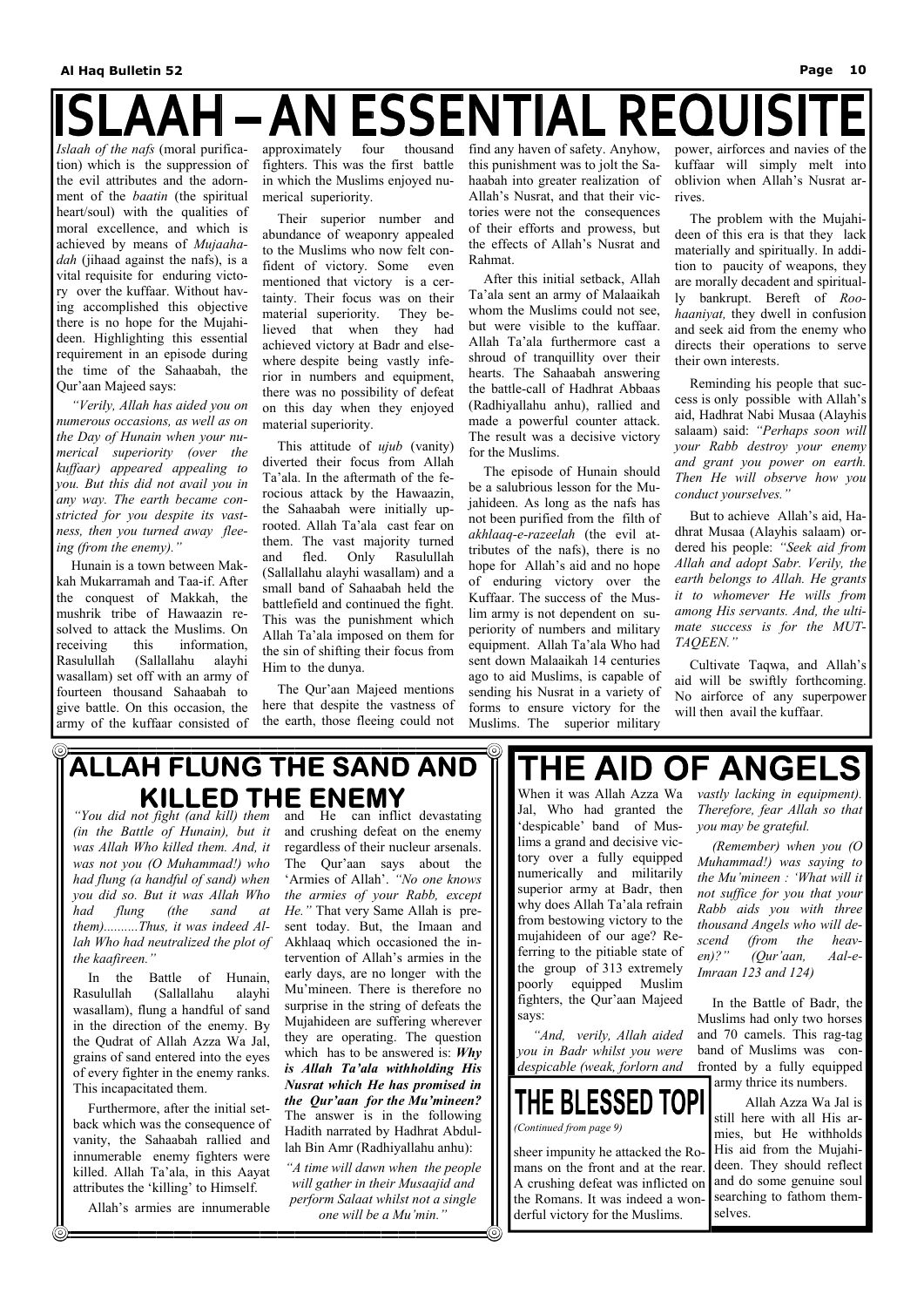# TABLIGH JAMAAT – A PLATFORM FOR DEVIATES

**Q. I would like to know about the reliability of a Moulana Vanker of Umhlanga Musjid. He gives Jumuah talks at Hilaal Musjid which is the headquarters of the Tabligh Jamaat, but he attends milaad and urs, and recently he was the MC for the Arab judge that all Musjids had banned besides Moulana (Reverend) Bham of New Town. Please guide us on whether to listen to his talks or not.** 

**Q. In Pakistan, there is another fitnah going on since a few years. This fitnah is spread by Maulana Tariq Jameel, who is regarded as an elder of the Tablighi Jamaat. In his bayaans, this Maulana has revealed his deviated beliefs and views, among which are:** 

- **Shi'ism is part of Islam and Shiahs are the real waratha (inheritors) of the Deen.**
- **Molvi Ahmed Raza Khan Barelvi and Maududi were great Ulama.**
- **He has made inappropriate remarks about various Sahaabah.**
- **He considers the work of**

**those Ulama who combat deviant groups as not beneficial.**

 **He praised a modernist Barelvi maulvi whom even mainstream Barelvi molvis also consider deviant.**

 **This is a brief summary of his views. It is difficult for even a layman like myself to accept that such a person is a Deobandi. How can the Tabligh Jamaat entertain him and regard him as an elder?** 

#### **Answers**

 Molvi Vanker of Umhlanga Musjid is a Bid'ati and a pro-Shiah deviate. It is not permissible to listen to his talks. It is not permissible to follow a Bid'ati. He is masquerading as a Deobandi when in reality his actions, views and associations reveal his *nifaaq.* 

 The one who has posed the question regarding Tariq Jameel has not mentioned anything of this deviate's fisq and fujoor. Tariq Jameel is another agent of Iblees. The world abounds with the agents of shaitaan. This is the age in which there is a preponderance of shaitaaniyat. Many agents of Iblees are appearing in the

form of molvis, sheikhs and muballigheen. They are a great and a dangerous fitnah for the Ummah.

 The Tabligh Jamaat has lost its initial Deeni bearings. It is veering rudderlessly from the Straight Path. Those at the helm as well as those on the ground no longer understand the *Maqsood (Objective)*  of Tabligh. Their focus is not on Allah Ta'ala and the Aakhirah. The expansion of their methodology and membership have become their objectives. They measure success in terms of numbers. How many thousands attend their Ijtimahs – how many busloads of people arrive at their gatherings and the like have become the barometer by which they gauge success.

the interpretation of the Ahaadith  $\mathbb Z$ and Sunnah as it has been reliably and authoritatively transmitted down the passage of Islam's more than fourteen hundred year history from the Sahaabah.

 It is precisely for this reason that deviates – *mudhilleen* – such as Tariq Jameel and Vanker are given platforms for talks. If even shaitaan's agent is able to draw crowds, he will be promoted by the Tabligh Jamaat. The Pleasure of Allah Ta'ala and the Shariat are no longer the criteria for them. This evil attitude has culminated in the current leadership crisis which has split the Jamaat from top to bottom.

> TAWAKKUL **IS THE NEED** On the occasion of the Battle of Yarmuk, the Commander of the Muslim army, sent an urgent message to Ameerul Mu'mineen Hadhrat Umar (Radhiyallahu anhu) for reinforcements. The Muslim army was vastly outnumbered. When the messenger delivered the letter to Hadhrat Umar (Radhiyallahu anhu), he wrote in response: *"Verily, your letter requesting reinforcements has reached me. I draw your attention to the One Who is the most powerful provider of aid and the best regarding armies. He is Allah Azza Wa Jal. Verily, Muhammad (Sallallahu alayhi wasallam) was aided on the Day of Badr when his number was insignificant in comparison to you. (Continued on page 12)*

 The effect of the leadership crisis has been an additional point, making the Tablighi Jamaat's charter a seven point document whilst hitherto it was a sixpoint charter. The  $7<sup>th</sup>$  point is the leadership crisis and taking sides. It is observed that Tablighi groups on the ground level hotly discussing the leadership issue and taking sides. Some groups favour Sa'd as the leader and accept his leadership, while others accept the majority elder-group known as the world-shura.

 There are sharp differences and emotional arguments among the ground floor Tablighis on this issue. With this  $7<sup>th</sup>$  point they have further contaminated the work of their tabligh. Shaitaan has succeeded in penetrating their brains. He is now controlling the direction of the Jamaat. This is the ultimate result of *ghulu'* which breeds arrogance and contempt for others. If the Tablighis will continue on this deviant path, the fate of the Jamaat as a movement of Haqq will be sealed.

 May Allah Ta'ala grant them hidaayat and may Allah Ta'ala set the Jamaat firmly on the Haq.

"Hadhrat Sufyaan Thauri (Rahmatullah alayh) said: "The Ahlus Sunnah wal Jama'ah are those on the Haq even if it is one person. He would similarly answer when asked about *As-*

*Sawaadul A'zam.* 

say similarly."

And, Imaam Baihqi would also

#### *(Allaamah Sha'raani in his Al-Yawaaqeet)*

 Numerical majority is not a requisite for the Ahlus Sunnah Wal Jama'ah. The criterion is the Haqq – the Sunnah. Even if there remains only one man on the Haqq of the Sunnah and the vast majority is on deviation, that one man constitutes the Ahlus Sunnah Wal Jama'ah. Today the Ahlus Sunnah Wal Jama'ah is confined to the four Math-habs – Hanafi, Maaliki, Shaafi and Hambali.

 While the deviant Salafis claim to be the followers of the Sunnah, they are liars. They subject the Ahaadith to their whimsical fancies and opinion whereas the followers of the Math-habs accept

**SABR AND TAQWA**  The imperative requisites for the

success of Muslims in every sphere of life are Sabr and Taqwa. These two attributes embrace every department of the Deen. Allah Ta'ala states in the Qur'aan Majeed:

*"If you have Sabr and adopt Taqwa (fear for Allah Ta'ala), then their plot will not harm you in any way whatsoever. Verily, Allah encompasses whatever they (the kuffaar) are doing (planning and plotting)."* 

 Muslims do not lack in weaponry. What they sorely lack is spirituality, hence Sabr and Ta-

qwa are unknown to them. The Qur'aan and the Ahaadith are replete with exhortations to achieve moral purification and spiritual elevation. While the kuffaar army marches on its stomach, the true Mujahideen march on their Imaan. But if Imaan is emaciated, as it is currently with the entire Ummah, success and victory will remain distant and unattainable objectives. No matter how many nasheeds of victory and divine aid the Mujahideen may sing and befool themselves to boost their spirits and morale, they will remain passing their days like bandits.

SECRET FOR SUCCESS

Rasulullah (Sallallahu alayhi wasallam) said: "I know such an aayat if the people give it practical expression, it will suffice for all the affairs of their Deen and dunya. That aayat is: *"Whoever fears Allah, He* 

*opens for him a way (of success)."* 

Hadhrat Umar (Radhiyallahu anhu) said: *"O People! Reform your inner selves, then your outward affairs will be rectified. Practise deeds for your Aakhirat, it will suffice for your worldly affairs."*